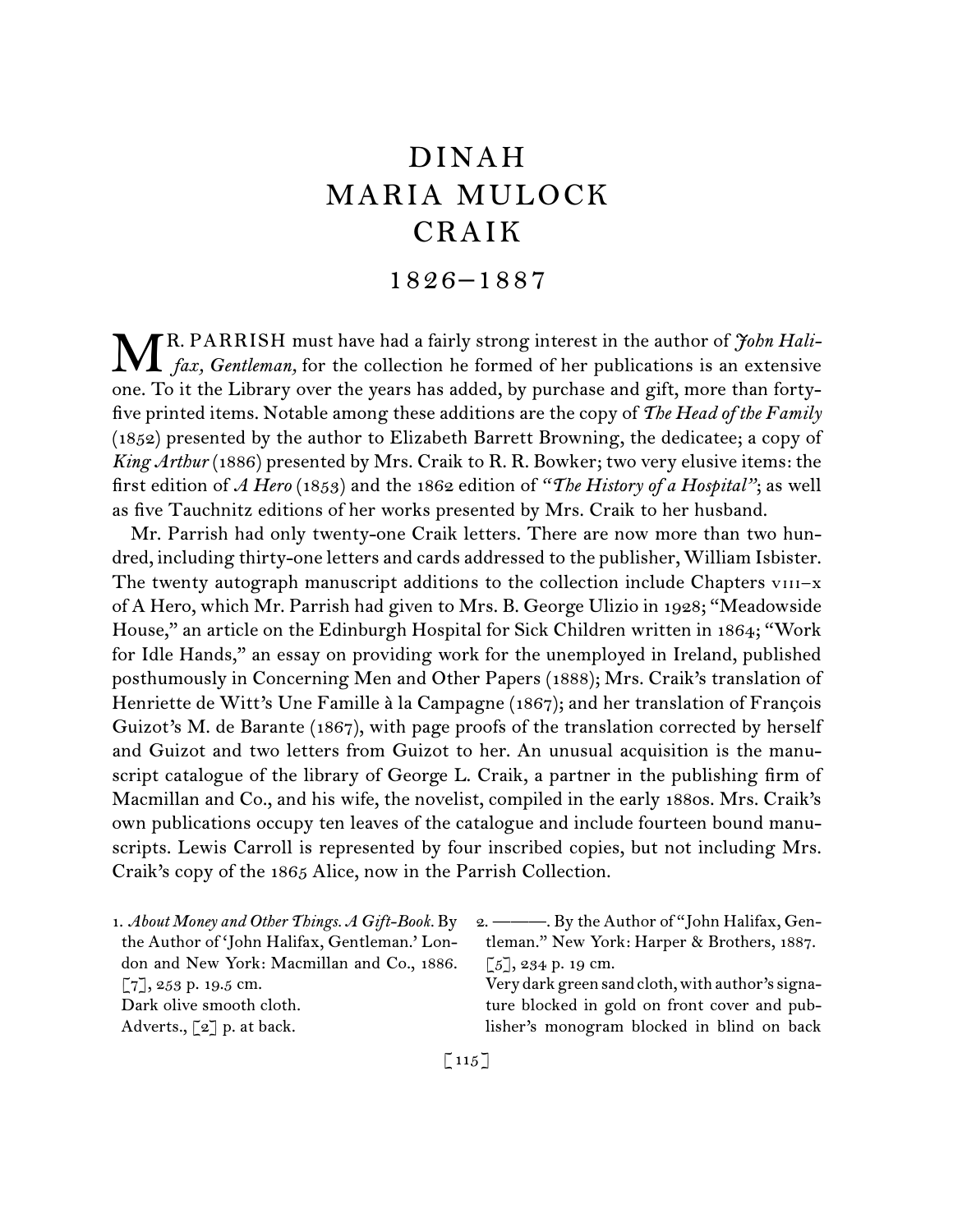cover, spine blocked in gold. At head of spine: Miss Mulock's Works. Adverts.,  $\lceil 6 \rceil$  p. at back.

3.  *The Adventures of a Brownie as Told to My Child.*

By the Author of "John Halifax, Gentleman." London: Sampson Low, Marston, Low, and Searle, 1872.

 $\lceil 5 \rceil$ , 114 p., 1 leaf. Front., plates, illus. 18.5 cm. The illustrations are by Helen Paterson (Allingham).

Moderate reddish brown pebble cloth, with an illustrated border blocked in gold and black on front cover, back cover blocked in blind, spine blocked in gold and black. Bevelled boards. A.e.g.

"Recent Publications,"  $[4]$  p. at back.

4.  Copy 2.

Vivid purplish blue sand cloth, same blocking. Bevelled boards. A.e.g.

Adverts. as above.

5.  *Agatha's Husband. A Novel.* By the Author of "Olive"*. . . .* London: Chapman and Hall, 1853. 3 vols. 20.5 cm.

Grayish brown diagonal wave cloth, covers and spine blocked in blind.

6.  ———. By the Author of "John Halifax, Gentleman"*. . . .* New York: Harper & Brothers, 1871.

 $\lceil 3 \rceil$ –428 p. 19.5 cm.

Dark green sand cloth, with author's signature blocked in gold on front cover and publisher's device blocked in blind on back cover, spine blocked in gold. At head of spine: Miss Mulock's Works.

Adverts., p. [1]–2 at front. "Valuable Standard Works," 4 p. at back.

Signature on front flyleaf dated Sept 15 1871.

7.  *Alice Learmont. A Fairy Tale.* By the Author of "Olive"*. . . .*With Illustrations by James Godwin. London: Chapman and Hall, 1852.  $\lceil 5 \rceil$ , 146 p. Front., illus. 17 cm. Added t.p., engraved.

Dark olive net cloth, front cover blocked in blind and gold, back cover in blind, spine blocked in gold. A.e.g.

Adverts.,  $\lceil 1 \rceil$  p. at back.

8.  *All Saints' Day.*(*At New College Chapel, Oxford.*) In *Good Words,* Jan. 1874. London, Edinburgh, Dublin: W. Isbister & Co. Page 55. 24.5 cm.

Signed at end: D. M. Craik.

Dark reddish orange illustrated wrappers.

In KINGSLEY collection [CK 80].

9.  *Avillion and Other Tales.* By the Author of "Olive"*. . . .*London: Smith,Elder andCo.;Bombay: Smith, Taylor and Co., 1853.

3 vols. 20.5 cm.

Grayish olive green horizontal cord cloth, covers and spine blocked in blind.

"New and Standard Books," Sept. 1853, 16 p. at back of Vol. i. "Recent Fictions," [2] p. at back of Vol. III.

10.  *A Brave Lady.* By the Author of "John Halifax, Gentleman"*. . . .* London: Hurst and Blackett, 1870.

3 vols. 19.5 cm.

Deep purplish red sand cloth, covers and spine blocked in black.

"New Publications," 1 leaf, 16 p. at back of Vol. iii.

11. ---- By the Author of "John Halifax, Gentleman"*. . . .* With Illustrations*. . . .* New York: Harper & Brothers, 1870.

 $[2]$ ,  $[7]$ –176 p. Illus. 24 cm.

The illustrations are unsigned.

Deep purplish blue pebble cloth.

"List of New Books," March 1870, 4 p. at back.

12.  Copy 2.

Dark purple sand cloth. Adverts. as above.

13.  ———. By the Author of "John Halifax, Gentleman." Copyright Edition.... Leipzig: Bernhard Tauchnitz, 1870.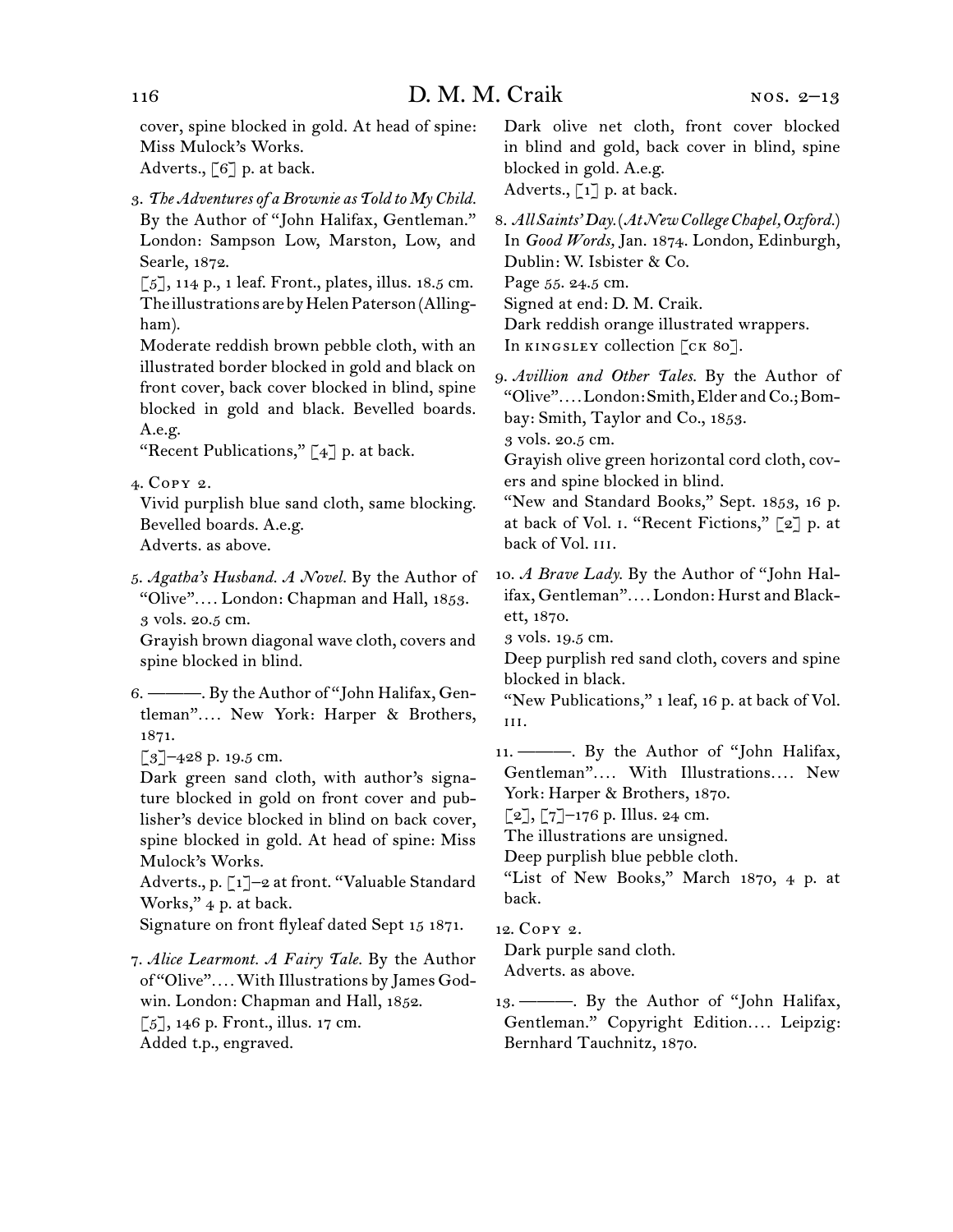#### nos. 13–21

# D. M. M. Craik 117

2 vols. in 1. 15.5 cm.

On halftitles: Collection of British Authors. Tauchnitz Edition. Vol. 1077 [1078].

Brilliant reddish orange coarse-sand-patterned boards. Deep red morocco spine, gilt, and corners. Sprinkled edges.

14.  *Bread upon the Waters; A Family in Love; A Low Marriage; The Double House.* By the Author of "John Halifax, Gentleman." Copyright Edition. Leipzig: Bernhard Tauchnitz, 1865.

[3], 250 p., 1 leaf. 16.5 cm.

On halftitle: Collection of British Authors. Vol. 807.

Pale orange yellow wrappers. Adverts. on inside front and inside and outside back wrappers.

Signature dated  $\lceil 18 \rceil 66$  on outside front wrapper.

15.  … *A Bride's Tragedy. A Novel.* By Miss Mulock*. . . .*

In *The Leisure Hour Library,* New Series, Vol. 1, No. 69, April 1885. New York: F. M. Lupton. Pages 2, 11–15. Illus. 29.5 cm.

The two crude illustrations are unsigned.

No wrappers; unstitched.

In collins collection  $\lbrack \text{wc } 8g \rbrack$ .

16.  *Children's Poetry.* By the Author of "John Halifax, Gentleman." London: Macmillan and Co., 1881.

vii, 220 p. 17.5 cm.

Deep red smooth cloth, with a floral design blocked in gold on front cover and on spine. Floral-patterned endpapers, light gray on white. Blocked in blind on back cover: File Copy.

Bookplate of Macmillan & Co.

17.  *Christian's Mistake.* By the Author of "John Halifax, Gentleman"*. . . .* New York: Harper & Brothers, 1865.

260 p. 19.5 cm.

Dark green sand cloth, with author's signature

blocked in gold on front cover and publisher's device blocked in blind on back cover, spine blocked in gold. Bevelled boards.

"Harper's Library of Select Novels,"  $3, \lceil 1 \rceil$  p. at back.

Signature dated July 26th 1865 on free front endpaper.

18.  ———. By the Author of "John Halifax, Gentleman"*. . . .* London: Hurst and Blackett, Successors to Henry Colburn [n.d.].

[7], 320 p. Front. 19.5 cm.

Frontispiece dated Aug: 1st 1866.

The frontispiece is a portrait of Christian by F. Sandys, engraved by J. Saddler.

Dark reddish purple sand cloth, covers blocked in blind, spine blocked in gold.

"Hurst and Blackett's Standard Library," [4] p. at back.

Tipped in on free front endpaper is a Chapman & Hall advertisement leaflet,  $\lceil 4 \rceil$  p., 16 cm.

19.  *Cola Monti; or the Story of a Genius.* By the Author of "How to Win Love"*. . . .* With Illustrations by Franklin. London: Arthur Hall and  $Co. [1849].$ 

[3], 259 p. Front., plates. 18 cm.

The four illustrations are by John Franklin. Dark olive green horizontal fine rib cloth, covers blocked in blind, spine blocked in gold and blind. At foot of spine: Hall Virtue & Co. Adverts., verso of p. 259.

20.  *Concerning Men and Other Papers.* By the Author of 'John Halifax, Gentleman.' London and

New York: Macmillan and Co., 1888.

[7], 200 p. 19.5 cm.

Dark olive smooth cloth.

Adverts., dated  $5.2.88$ ,  $\lbrack 2 \rbrack$  p. at back.

21.  *Died Happy.* By the Author of "John Halifax, Gentleman."

In *Good Words,* Aug. 1877. London, Edinburgh, Dublin: Daldy, Isbister, & Co.

Page 536. 25 cm.

Dark reddish orange illustrated wrappers.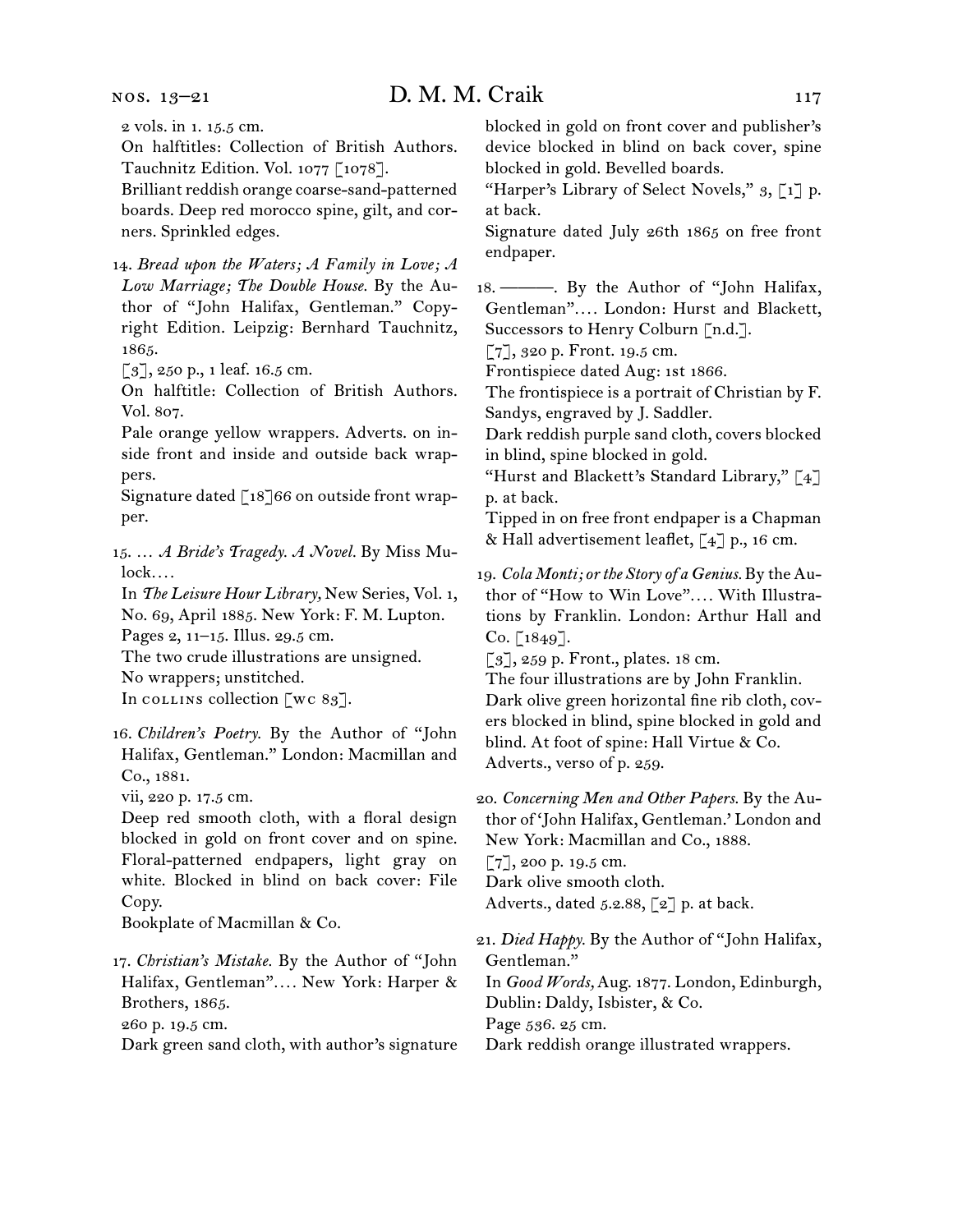22.  Copy 2.

24.5 cm.

The above issue contained in the bound volume. Title and imprint vary: Good Words for 1877. London: Daldy, Isbister & Co.

Moderate violet diagonal wave cloth, covers blocked in blind, spine blocked in blind and gold.

Bookplate of Charles Bidwell.

In HUGHES collection [HU 21].

23.  *The Double House.* By Miss Mulock*. . . .*

In *The Leisure Hour Library,* Vol. 2, No. 136, April 30, 1887. New York: F. M. Lupton.

Pages 8–13. Illus. 29.5 cm.

The single illustration is unsigned.

No wrappers; unstitched.

24.  *Easter Morning Bells.* By Dina Muloch Craik.  $\lceil$ n.p., n.d. $\lceil$ 

Title leaf and [6] leaves of text (versos blank), printed on heavy paper. 13 by 17 cm.

Printed in black and red, with each leaf framed by a decorative border in red.

Unbound; tied with a yellow silk ribbon.

25.  *Fair France*[.] *Impressions of a Traveller.* By the Author of 'John Halifax, Gentleman'*. . . .*  London: Hurst and Blackett, 1871.

 $\lceil 5 \rceil$ , 313 p. 22.5 cm.

Moderate reddish brown sand cloth, covers blocked in black, spine blocked in gold. Bevelled boards.

"List of New Works," 16 p. at back.

26.  *Fair France. Impressions of a Traveller.* By the Author of "John Halifax, Gentleman"*. . . .* New York: Harper & Brothers, 1871.

3 prel. leaves, [9]–238 p. 19 cm.

Very dark green fine diagonal straight-grain morocco cloth, with author's signature blocked in gold on front cover and publisher's device blocked in blind on back cover, spine blocked in gold. Bevelled boards.

Adverts., p.  $\lceil 1 \rceil$ -2 at front and 2 p. at back.

27.  Copy 2.

Very dark red sand cloth. Same blocking. Bevelled boards.

Adverts. as above.

Signature on front flyleaf dated Mar 1. 1871.

28.  *The Fairy Book: The Best Popular Fairy Stories Selected and Rendered Anew.* By the Author of "John Halifax, Gentleman." London: Macmillan and Co., 1874.

x p., 1 leaf, 368 p. 16.5 cm.

On verso of halftitle: Golden Treasury Series. T.p. with a vignette by J. Noel Paton, engraved by C. H. Jeens.

The first edition was published in 1863.

A List of Illustrations is given, but none of the illustrations are included.

Very dark yellowish green smooth cloth, with an illustrated border and center circular ornament blocked in gold on front cover, spine blocked in gold.

"Catalogue of Works," July 1872, 59 p. at back.

29.  ———. By the Author of "John Halifax, Gentleman." London and New York: Macmillan and Co., 1886.

xi, 368 p. 16 cm.

On halftitle: Golden Treasury Series.

T.p. vignette as in 1874 edition.

Very dark yellowish green smooth cloth, with on front cover, within a double rule border, a center circular ornament (as on 1874 edition) and four smaller circular ornaments (which had formed part of border on 1874 edition), one in each corner, all blocked in gold.

Bookplate of George Fleming.

30.  *Fifty Golden Years. Incidents in the Queen's Reign.* By the Author of "John Halifax, Gentleman." Illustrated by Arthur and Harry Payne, Bertha Maguire and F. Sargent. London, Paris, and New York: Raphael Tuck and Sons [1887].

62 p., 1 leaf. Colored front., colored plates. 21.5 cm.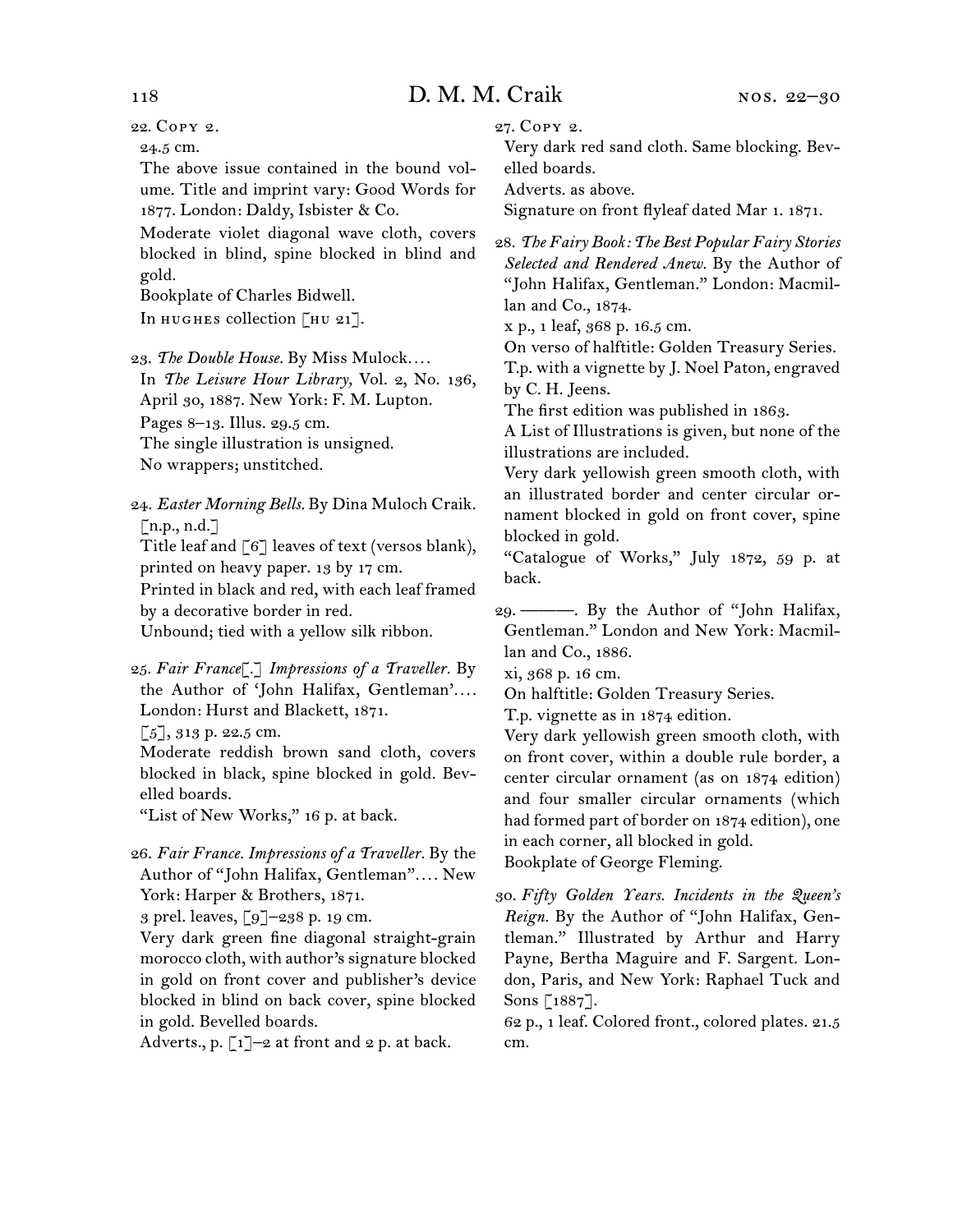Deep reddish orange diagonal fine rib cloth, with a cut of roses, birds, etc., blocked in gold on front cover, the Queen's heraldic device partially encircled by clover, thistle, and a rose blocked in gold on back cover, and publisher's device blocked in gold at foot of spine. Bevelled boards. A.e.g. Floral-patterned endpapers, dark reddish brown on white.

Adverts., 4 p. at back.

31.  Copy 2.

Light blue diagonal fine rib cloth. Otherwise as Copy 1.

32.  *The Half-Caste: An Old Governess's Tale.* By the Author of 'John Halifax, Gentleman.' With Prefatory Letter by the Author. London and Edinburgh: W. & R. Chambers, Limited, 1897. 238 p. Front., illus. 18 cm.

Only the frontispiece, signed H C P M, appears to have been drawn specifically for this book. One of the illustrations in the text, p. 70, is signed with the initials W H (William Hatherell?); the others are unsigned.

Dark blue vertical fine rib cloth, front cover and spine blocked in gold.

Adverts., [2] p., and "Books Suitable for Prizes and Presentation," 32 p., at back.

33.  ———.By theAuthor of 'JohnHalifax,Gentleman.' With Prefatory Letter by the Author. London and Edinburgh: W. & R. Chambers, Limited [n.d.].

238 p. Front., illus. 18.5 cm.

Frontispiece and illustrations as above.

Deep reddish orange smooth cloth, with an illustration and decoration blocked in black, yellowish brown, and yellow on front cover, and with an illustration blocked in the same colors on spine.

Adverts.,  $\lbrack 2 \rbrack$ , 48 p. at back.

Inscription on verso of free front endpaper dated 1910.

34.  *Hannah.* By the Author of 'John Halifax, Gentleman'*. . . .* London: Hurst and Blackett, 1872.

2 vols. 19.5 cm.

Moderate reddish brown smooth cloth, blocked in black.

"List of New Works," 16 p. at back of Vol. II.

35.  ———. By the Author of "John Halifax, Gentleman"*. . . .* New York: Harper & Brothers, 1872.

[2], [9]–310 p. Front., plate. 19 cm.

Illustrated t.p.

The illustrations are unsigned.

Very dark green sand cloth, with author's signature blocked in gold on front cover and publisher's device blocked in blind on back cover, spine blocked in gold. At head of spine: Miss Mulock's Works.

Adverts., p.  $\lceil 1 \rceil$ -2 at front and 2 p. at back.

36.  *The Head of the Family. A Novel.* By the Author of "Olive"*. . . .* London: Chapman and Hall, 1852.

3 vols. 20.5 cm.

Grayish yellow green vertical rib cloth, covers and spine blocked in blind.

37.  Copy 2.

Dark olive brown vertical rib cloth, same blocking in blind.

Dedication copy. Inscribed on t.p. of Vol. i: Elizabeth Barrett Browning—from the Author. Feb 6th 1852.

Signature in pencil on free front endpaper of Vol. III: R. Browning.

Bookplate of E. H. Mills.

38.  ———*. . . .* By the Author of "John Halifax, Gentleman"*. . . .* New York: Harper & Brothers, 1871.

 $\lceil 3 \rceil$ –528 p. 19.5 cm.

Dark green sand cloth, with author's signature blocked in gold on front cover and publisher's device blocked in blind on back cover, spine blocked in gold. At head of spine: Miss Mulock's Works.

Adverts., p.  $\lceil 1 \rceil$ –2 at front.

Inscription on front flyleaf dated August 9th 1872.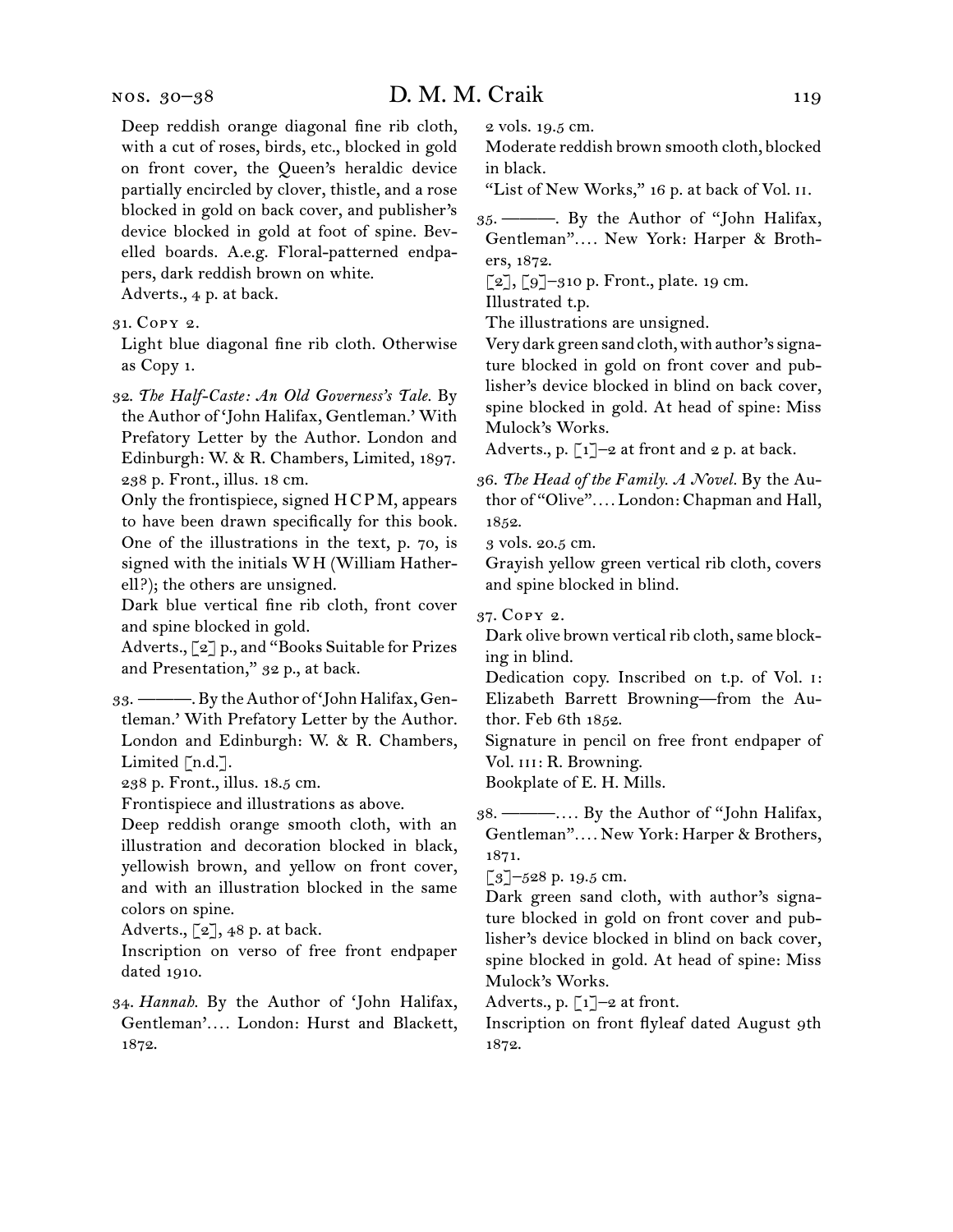39.  *A Hero, And other Tales.* By the Author of "Olive"*. . . .* New York: Harper & Brothers, 1853.

269 p. 19.5 cm.

Dark violet vertical cord cloth, covers blocked in blind, spine blocked in gold.

"List of New Works," 12 p., and "Valuable Standard Publications," 6 p., at back.

Inscribedonfree front endpaper:FannyLivingston—Feb. 22nd. 1853.

40.  *A Hero. Philip's Book.* By the Author of "Olive"*. . . .* With Illustrations by James Godwin. London: Addey & Co., 1853.

1 leaf, viii, 150 p. Front., plates. 17.5 cm.

Dark blue diagonal wave cloth, with an elaborate floral design blocked in blind on covers, and with a tree and other decoration blocked in gold on spine. The roots of the tree on spine enclose the initials JL (John Leighton).

"Attractive Illustrated Books," 6 p., "Books for Young People," p. [7]-16, at back.

Inscribed at head oft.p.: [inMrs.Craik's hand:] George Lillie Craik & William Craik. with the Author's love. Xmas. 1852. [in another hand:] and from them to their nephew George Lillie Craik—10 October 1875—Geo: Lillie Craik— W. Craik. [in Mrs. Craik's hand:] also with the Author's love. D M Craik.

Bookplate of George Lillie Craik.

41.  Copy 2.

1 leaf, viii, 150 p. Colored front., colored plates. 17 cm.

Brilliant yellowish green horizontal cord cloth, with an arch-shaped design blocked in blind on covers, spine blocked as Copy 1, but with a leafy decoration at head in place of a flying bird. Also blocked in blind at foot of both covers: Addey & Co. London. A.e.g.

"Books for Young People," Christmas, 1853, New Year 1854, 8 p. at back.

Inscription on free front endpaper: A Xmas Box to dear Augusta from her affte Mama 1853.

42.  ———. By the Author of "Olive"*. . . .* With Illustrations by James Godwin. London, New York: G. Routledge & Co., 1858.

viii, 173 p. Front., plates. 16 cm.

Deep purplish blue bead cloth, covers blocked in blind, spine blocked in gold.

"Popular Juvenile Works," [10] p. at back.

43.  *His Little Mother and Other Tales and Sketches.* By the Author of  "John Halifax, Gentleman"*. . . .* London: Hurst and Blackett, 1881.  $[4]$ , 336 p. 19.5 cm.

Moderate violet diagonal fine rib cloth, front cover blocked in black, back cover in blind, spine blocked in gold.

"List of New Works," 16 p. at back.

44.  ———. By the Author of "John Halifax, Gentleman"*. . . .* New York: Harper & Brothers, 1881.

 $\lceil 3 \rceil$ ,  $\lceil 7 \rceil$ -269 p. 19 cm.

Very dark green sand cloth, with author's signature blocked in gold on front cover and publisher's monogram blocked in blind on back cover, spine blocked in gold. At head of spine: Miss Mulock's Works.

Adverts.,  $\lceil 6 \rceil$  p. at back.

45.  *His Young Lordship. A Story for Great and Little People.* By the Author of "John Halifax, Gentleman."

In *The Argosy,* Vol. 2, No. 11, Oct. 1866. London and New York: Strahan & Co.

Pages 365–378. 22.5 cm.

Brilliant yellow decorated wrappers, printed in blue.

In READE collection [CR 68].

46.  … *"The History of a Hospital,"* By the Author of "John Halifax, Gentleman." (From Macmillan's Magazine, July, 1862.).... London: Printed by R. Folkard, 1862.

16 p. 15 cm.

At head of title: Hospital for Sick Children, 49, Great Ormond Street.

With signature  $A_2$  at bottom of p. [3].

Light orange wrappers.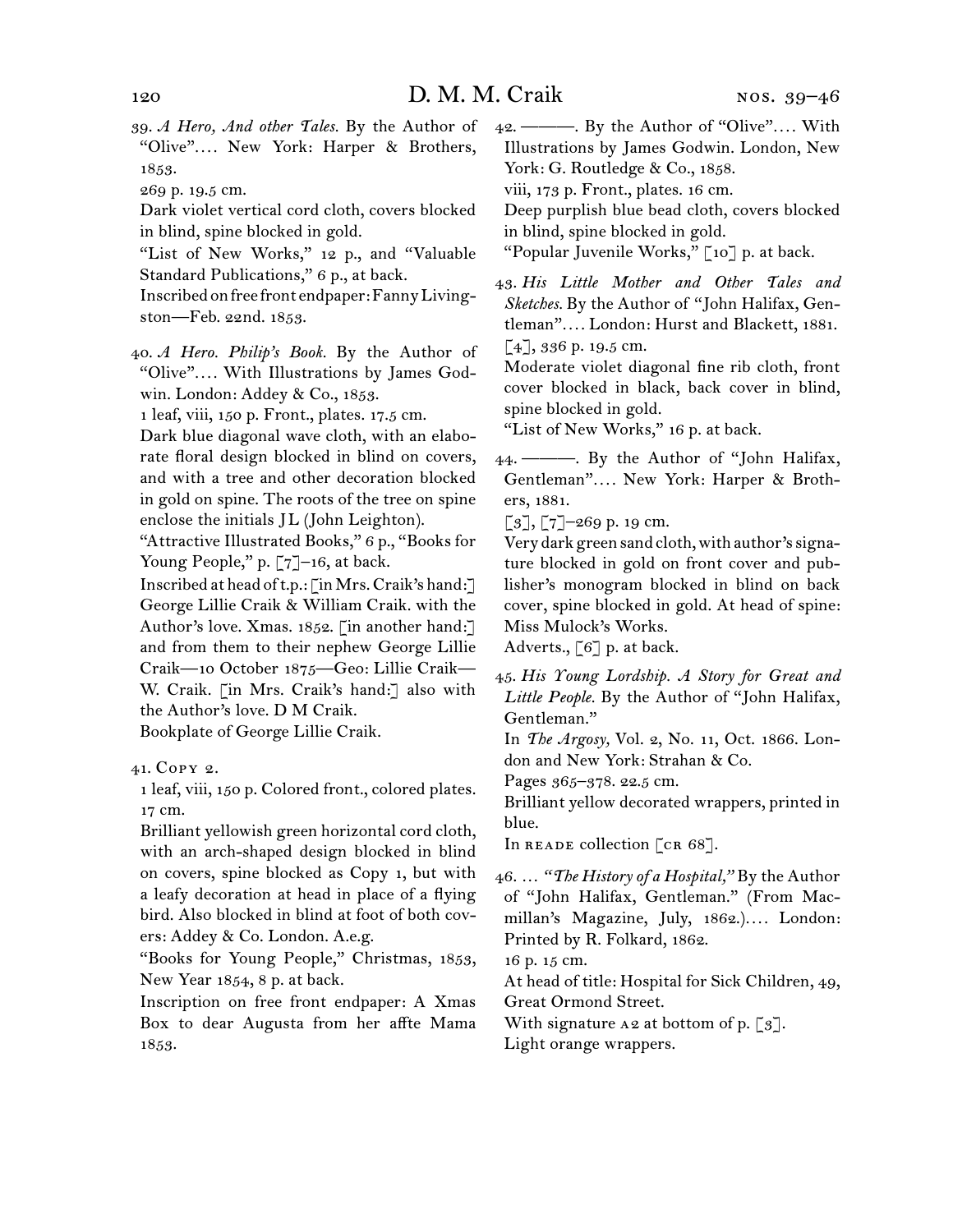47.  Copy 2. T.p. dated 1863. No signature at bottom of p. [3]. There are differences in the text on p.  $\lceil 2 \rceil$ . Light yellowish pink wrappers. Bookplate of B. George Ulizio. 48.  … *How She Told a Lie.* By the Author of "John Halifax, Gentleman." In *Littell's Living Age,* Fifth Series, Vol. 35, No. 1936, July 23, 1881. Boston: Littell & Co. Pages 209–214. 24 cm. At head of title: From The Sunday Magazine. Moderate yellowish pink illustrated wrappers. 49.  *Huis en Wereld. Verhalen van Miss Mulock. . . .* Te Haarlem: Bij De Erven F. Bohn, 1863. 3 prel. leaves, 170 p. 19.5 cm. Lithographed t.p., with an unsigned vignette. Contents: translations into Dutch of two stories by Mrs. Craik: "Philip Armytage; or, The Blind Girl's Love," p. [1]–48, and "The Last of the Ruthvens," p.  $[49]$ -152; and translations into Dutch of two tales by Nathaniel Hawthorne: "Sunday at Home," p. [153]-160, and "Little Annie's Ramble," p. [161]–170. Grayish green vertical wave cloth, front cover blocked in blind and gold, back cover in blind, spine blocked in gold. Adverts., [2] p. at back. 50.  *John Bowerbank's Wife. A Novel.* By Miss Mulock*. . . .* In *The Leisure Hour Library,* Vol. 1, No. 57, Sept. 9, 1882. New York: F. M. Lupton. Pages  $3-12$ . Illus. 29 cm. The single illustration is unsigned. No wrappers; stitched. 51.  ———. By Miss Mulock*. . . .* In *The Leisure Hour Library,* New Series, Vol. 1, No. 68, March 1885. New York: F. M. Lupton. Pages  $3-[12]$ . Illus. 29.5 cm. Same illustration as above. No wrappers; unstitched. 1856. 3 vols. 20 cm. gold. Vol. iii. A.e.g. in 1859. in blind. in 1864.

52.  *John Halifax, Gentleman.* By the Author of "The Head of the Family"*. . . .* London: Hurst

and Blackett, Successors to Henry Colburn,

Moderate brown diagonal wave cloth, covers blocked in blind, spine blocked in blind and

Adverts., [3] p., and "New and Interesting Works," 23, [1] p., at back of Vol. i. Adverts.,  $\lceil 1 \rceil$  p. at back of Vol. II and  $\lceil 2 \rceil$  p. at back of

Variant A. See John Carter, *More Binding Variants* (1938), p. 28 ff.

53.  ———.CopyrightEdition*. . . .*Leipzig:Bernhard Tauchnitz, 1857.

2 vols. 15.5 cm.

Lacks halftitles.

Published anonymously.

Brown morocco, gilt, by Zaehnsdorf. Red, yellow, and blue nonpareil marbled endpapers.

Inscribed on t.p. of Vol. i in author's hand: My husband's book. D M Craik.

Bookplate of George Lillie Craik.

54.  ———. By the Author of "Olive"*. . . .* With Illustrations, By Augustus Hoppin.... New York: Harper & Brothers, 1864.

485 p. Front., plates. 19.5 cm.

The first printing of this edition was published

Grayish reddish brown hexagon cloth, blocked

Adverts.,  $\lceil 6 \rceil$  p. at back.

Signature on front flyleaf dated Jany 1st 1865.

55.  *John Halifax, Gentleman. A Novel.* By Miss Muloch*. . . .* New York: Carleton, 1866.

 $\lceil 5 \rceil$ –485 p. Front. 19 cm.

The frontispiece is unsigned.

The first printing of this edition was published

Dark grayish green vertical wave cloth, covers blocked in blind, spine blocked in gold.

"New Books And New Editions," [3]–8 p. at back.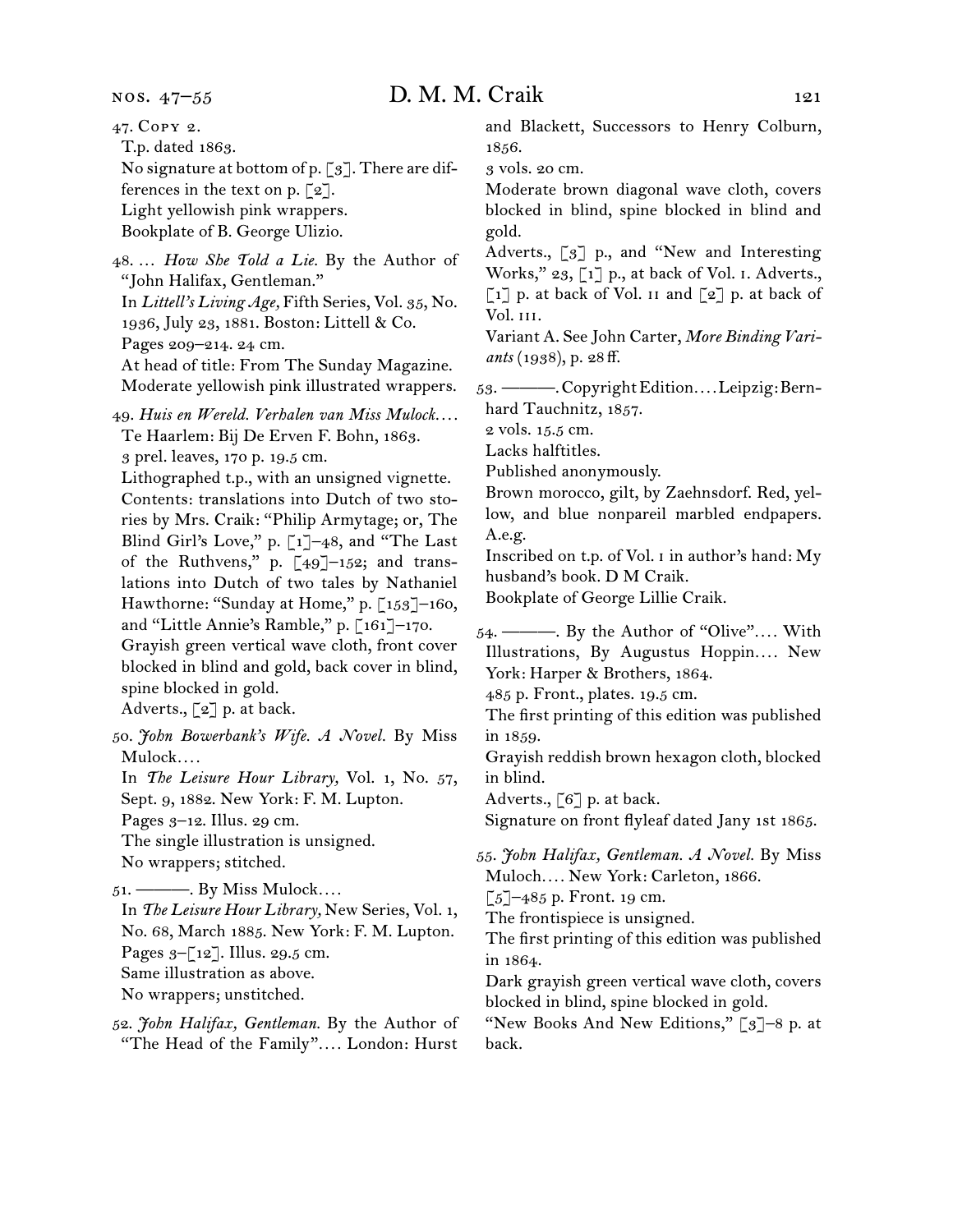- 56.  *John Halifax, Gentleman.* By Mrs. Craik*. . . .* London: Hurst and Blackett, Limited [n.d.]. 206 p. 22 cm.
- "Prefatory Note to this Edition," signed C.M.D. [Clarence M. Dobell], p.  $\lceil 5 \rceil$ -8.
- One of "Hurst and Blackett's Sixpenny Novels."

Pale yellowish blue illustrated wrappers, printed in blue. Adverts. on inside front and inside and outside back wrappers. Adverts., [2] p. at back.

57.  *King Arthur. Not a Love Story.* By the Author of "John Halifax, Gentleman." London: Macmillan and Co., 1886.

[4], 337 p. 19.5 cm.

Very deep red diagonal fine rib cloth, front cover and spine blocked in black and gold, back cover blocked in blind.

Adverts.,  $\lceil 2 \rceil$  p. at back.

Inscribed in the author's hand on t.p.: Noel Paton. June 1, 1886.

58.  Copy 2.

Inscribed on halftitle: R. R. Bowker—With thanks for kindly help four years ago, in the planning of this story. D M Craik—June 1886. Book label of Stockbridge Library Historical Room.

59.  ———. By the Author of "John Halifax, Gentleman"*. . . .* New York: Harper & Brothers, 1886.

236 p. 19 cm.

Very dark green sand cloth, with author's signature blocked in gold on front cover and publisher's monogram blocked in blind on back cover, spine blocked in gold. At head of spine: Miss Mulock's Works.

Adverts.,  $\lceil 4 \rceil$  p. at back.

60.  *The Laurel Bush: An Old-fashioned Love Story.* By the Author of "John Halifax, Gentleman." In *Harper's New Monthly Magazine,* Vol. 53, Nos. 313–318, June – Nov. 1876. New York: Harper & Brothers.

Pages 97–103, 203–210, 364–369, 539–544, 689–694, 877–885. 26 cm.

Light brown decorated wrappers.

61.  *The Laurel Bush. An Old-fashioned Love Story.* By the Author of "John Halifax, Gentleman"*. . . .* New York: Harper & Brothers, 1876.  $\lceil 9 \rceil$ –64 p. Illus. 23.5 cm.

The two illustrations, by Henry French, are hand-colored.

Grayish reddish orange wrappers. On outside front wrapper: No. 470. Library of Select Novels. Adverts. on inside front and inside and outside back wrappers.

"Harper's Library of Select Novels," p.  $\lceil 1 \rceil$ -4 at front. "A Complete List of Novels," 8 p. at back.

62.  ———. By the Author of "John Halifax, Gentleman"*. . . .* New York: Harper & Brothers, 1876.

197 p. Illus. 19 cm.

The two illustrations are by Henry French.

Very dark green sand cloth, with author's signature blocked in gold on front cover and publisher's monogram blocked in blind on back cover, spine blocked in gold. At head of spine: Miss Mulock's Works.

Adverts., [8] p. at back.

63.  ———. By the Author of "John Halifax, Gentleman"*. . . .* London: Daldy, Isbister & Co., 1877.

 $[4]$ , 205 p. 20 cm.

Vivid purplish blue diagonal fine rib cloth, front cover blocked in black, back cover in blind, spine blocked in gold and black.

Adverts., on verso of p. 205, [6] p. at back.

64.  ———. By the Author of "John Halifax, Gentleman"*. . . .* With Six Illustrations by H. French. London: Daldy, Isbister & Co., 1877. [4], 205 p. Front., plates. 18 cm.

Strong reddish purple diagonal fine rib cloth, with a branch of flowers blocked in black and a sprig of leaves blocked in gold on front cover,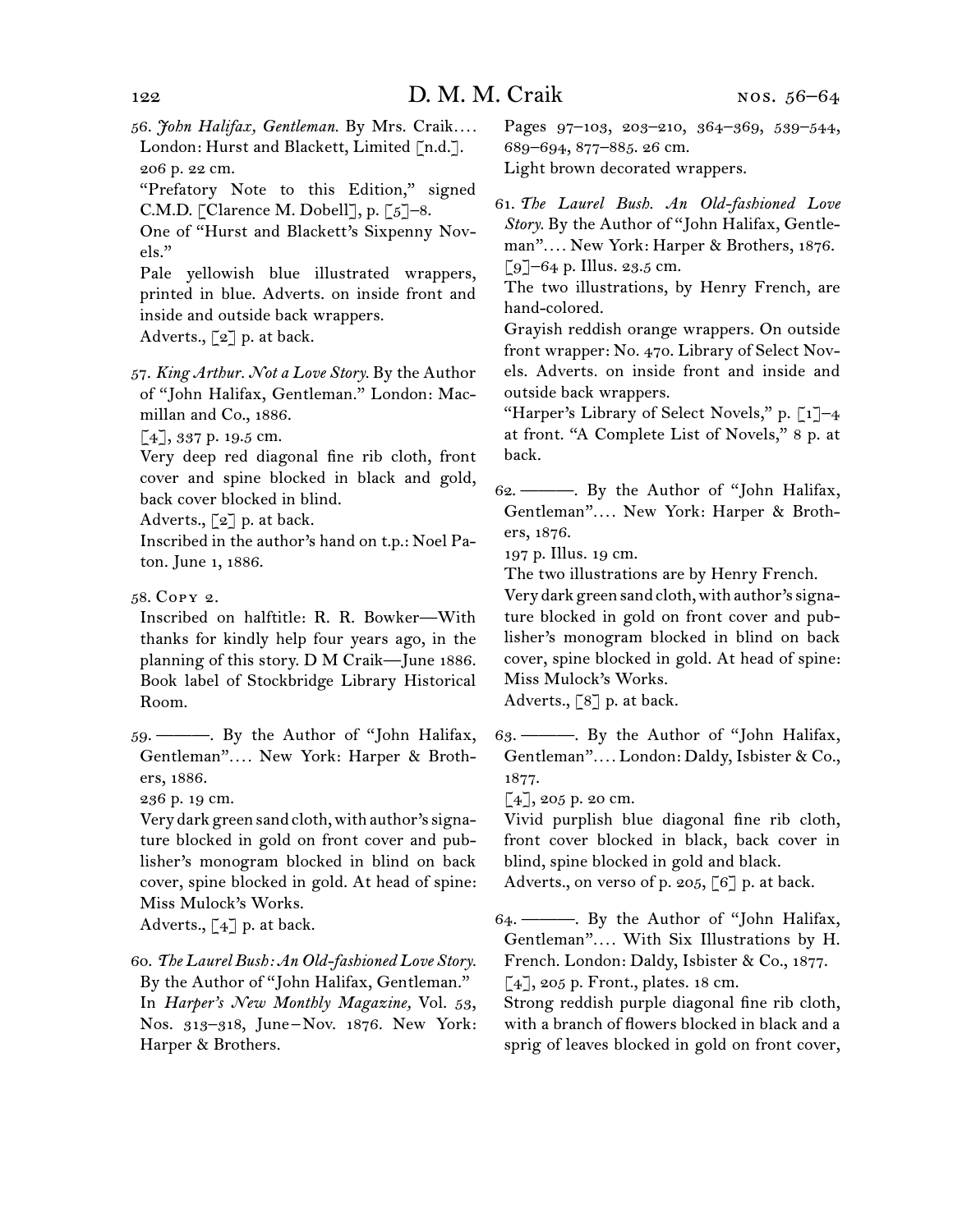back cover blocked in blind, spine blocked in black and gold.

Adverts., on verso of p. 205, [6] p., and "Book List," 32 p., at back.

65.  *A Life for a Life.* By the Author of "John Halifax, Gentleman"*. . . .* London: Hurst and Blackett, Successors to Henry Colburn, 1859. 3 vols. 20 cm.

Grayish purple diagonal wave cloth, covers and spine blocked in blind.

Adverts., [2] p. at back of Vol. II.

66.  Copy 2.

Adverts. as above, and "New and Interesting Works," 15, [1] p. at back of Vol. III.

67.  ———. By the Author of "John Halifax, Gentleman"*. . . .* New York: Harper & Brothers, 1859.

396 p. 19.5 cm.

Black diagonal wave cloth, covers and spine blocked in blind.

Adverts.,  $\lceil 12 \rceil$  p. at back.

68.  *A Life for a Life. A Novel.* By Miss Muloch*. . . .* New York: Carleton, 1866. 396 p. Front. 19 cm.

The frontispiece is unsigned.

Dark grayish red pebble cloth, covers blocked in blind, spine blocked in gold.

Signature on front flyleaf dated April 2nd 1867.

#### *A Life for a Life. Dutch*

69.  *Leven om Leven.* Door de Schrijfster van: "John Halifax." Uit het Engelsch door Antonia*. . . .* Amsterdam: P. N. van Kampen, 1860. 2 vols. Front. in Vol. i. 22.5 cm.

The frontispiece is unsigned.

Yellowish brown and vivid purplish blue Germanmarbled boards.Grayish purplish blue embossed cloth spine and corners. Spine blocked in gold. Sprinkled edges, red.

70.  *Light in Darkness. A Biographical Study.* By the Author of "John Halifax, Gentleman."

In *Good Words,* Jan. and Feb. 1882. London, Edinburgh, Dublin: Isbister and Company, Limited.

Pages 48–52, 138–144. Port. 25.5 cm.

An appreciation of the life and works of Francis Joseph Campbell (1834–1914).

Dark reddish orange illustrated wrappers.

71.  *The Little Jew. A True Story.*

In *Our Young Folks,* No. 40 (Vol. 4, No. 4), April 1868. Boston: Ticknor and Fields. Pages 238–241. Illus. 22.5 cm. At end of poem: The Author of "John Halifax, Gentleman.["] The three illustrations are by Briton Rivière. Moderate orange decorated wrappers. In DICKENS collection  $[CD 236]$ .

72.  *The Little Lame Prince and His Travelling Cloak: A Parable for Young and Old.* By the Author of "John Halifax, Gentleman." With Twenty-four Illustrations by J. McL. Ralston. London: Daldy, Isbister, & Co., 1875.

 $\lceil 5 \rceil$ , 169 p. Front., illus. 18.5 cm.

Moderate olive green diagonal fine rib cloth, with an illustration blocked in gold and black on front cover, spine blocked in black and gold. A.e.g.

Advertisement slip, printed on one side, 8 cm., tipped in on free front endpaper. Adverts., on verso of p. 169, and "Books for the Young,"  $\lceil 14 \rceil$  p. at back.

73.  *The Little Lame Prince.* By the Author of "John Halifax, Gentleman".... Illustrated. New York: Harper & Brothers, 1875.

194 p. Front., plates, illus. 16.5 cm.

The illustrations are by J. McL. Ralston.

Vivid purplish blue diagonal fine rib cloth, front cover blocked in black and gold, back cover blocked in black.

Adverts., 2 p. at front. "Interesting Books," 6 p. at back.

74.  *Little Lizzie and the Fairies; and Sunny Hair's Dream.* By Dinah Maria Mulock. With Other Tales. Illustrated with Twenty-four Engrav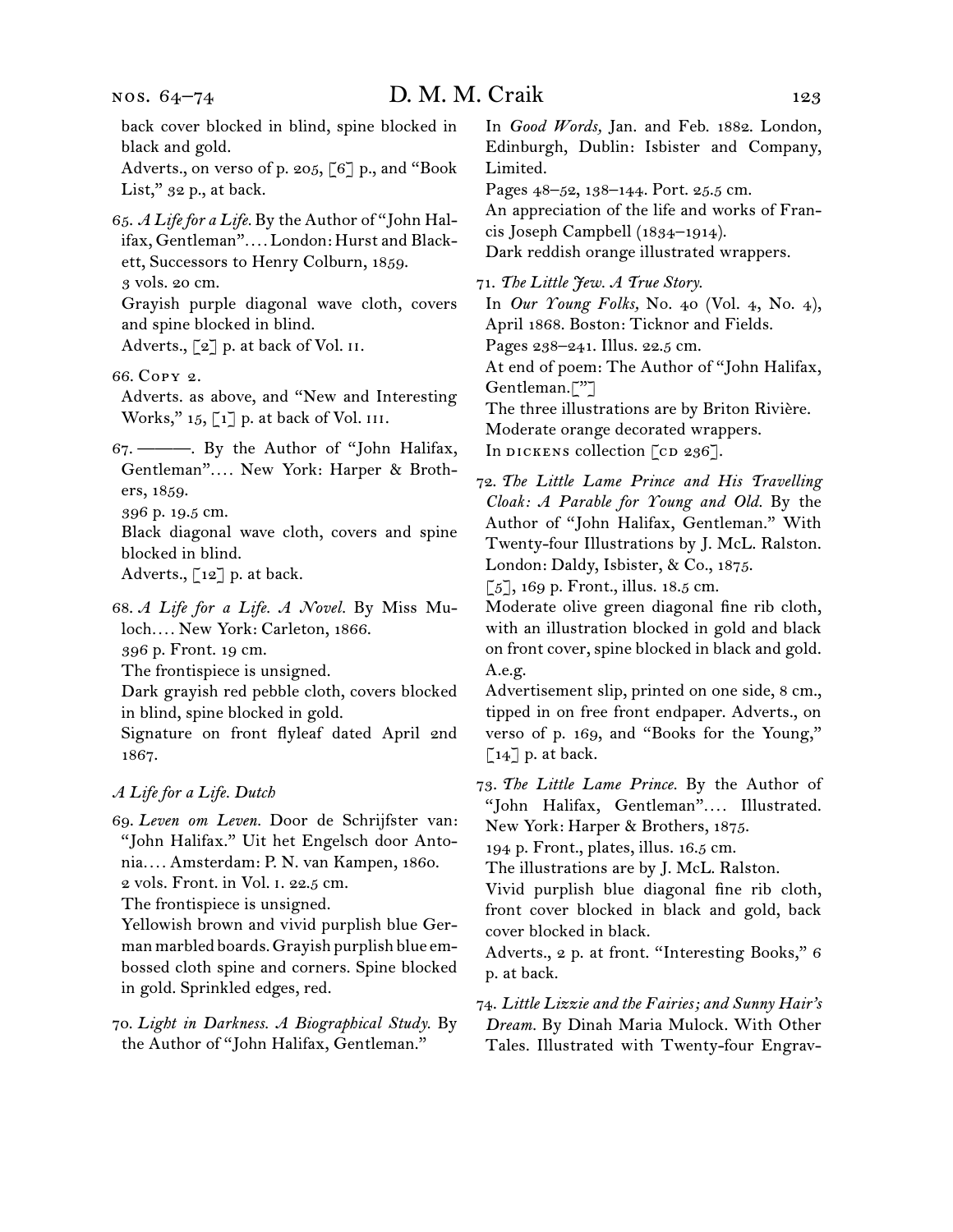ings. Boston: Crosby, Nichols & Company  $[1852]$ .

4 prel. leaves, 68 p. Front., plates, illus. 21.5 cm.

Added t.p.: Six Pleasant Companions for Spare Hours.  $[III.]$ 

The illustrations are by Frederick R. Pickersgill, Alfred Elmore, and others.

"Little Lizzie and the Fairies," p. 55–60. "Sunny Hair's Dream," p. 63–68. The "Other Tales" are by various contributors, many unidentified.

Grayish blue horizontal wide wave cloth, front cover and spine blocked in silver, back cover blocked in blind.

75.  *The Little Lychetts: A Piece of Autobiography.* By the Author of "The Head of the Family"*. . . .* With Twenty-two Illustrations by Henry Warren*. . . .* London and New York: Routledge, Warne, and Routledge [1861].

[134] p. Illus. 20 cm.

Unpaginated.

Dark purplish blue coarse sand cloth, front cover and spine blocked in blind and gold, back cover blocked in blind. A.e.g

76.  *Little Sunshine's Holiday: A Picture from Life.* By the Author of 'John Halifax, Gentleman'*. . . .* London: Sampson Low, Son, and Marston, 1871.

 $\lbrack 5 \rbrack, 277$  p. Front., plates. 17.5 cm.

Illustrated t.p.

"Girls' Books, a series written, edited, or translated by the author of 'John Halifax, Gentleman," No. 1.

The two plates are by Lorens Frölich; the frontispiece and illustration on t.p. are wood engravings by J. Cooper after photographs.

Moderate reddish brown vertical fine dot and line cloth, front cover and spine blocked in black and gold, back cover blocked in blind. A.e.g.

Adverts., May 1, 1871, 6 p. at back.

Inscribed on halftitle: Eleanor Amelia Abra-

ham aged 7. June 24th 1872 With Papa's kindest love.

77.  *A Low Marriage.* By the Authoress of "John Halifax, Gentleman"*. . . .*

In *The National Magazine,* Vol. i. London: National Magazine Company (Limited), 1857. Pages [25]-29, 40-44, 61-63. 27 cm.

Grayish brown Spanish marbled boards. Dark brown leather spine and corners. Sprinkled edges, orange.

78.  *A Low Marriage. A Novelette.* By Miss Mulock*. . . .*

In *The Leisure Hour Library,* Vol. 2, No. 136, April 30, 1887. New York: F. M. Lupton. Pages  $\lceil 1 \rceil$ –7. 29.5 cm. No wrappers; unstitched.

79.  *Magnus and Morna: A Shetland Fairy Tale.* In *Harper's New Monthly Magazine,* Vol. 53, No. 318, Nov. 1876. New York: Harper & Brothers. Pages [801]–808. Illus. 26 cm. Listed in the table of contents as by the Author of "John Halifax, Gentleman."

The six illustrations are by Alfred Fredericks. Light brown decorated wrappers.

80. *Miss Tommy. A Mediaeval Romance.* By the Author of 'John Halifax, Gentleman.' London: Macmillan and Co., 1884.

[7], 193 p. 19.5 cm.

Very deep red diagonal fine rib cloth, front cover and spine blocked in black and gold, back cover blocked in blind.

Adverts.,  $\lceil 2 \rceil$  p. at back.

81.  ———. By the Author of "John Halifax, Gentleman." Copyright Edition. Leipzig: Bernhard Tauchnitz, 1884.

 $271, 17$  p. 16 cm.

On halftitle: Collection of British Authors.

Tauchnitz Edition. Vol. 2288.

Strong red sand cloth.

Inscription on halftitle dated July 1886.

82.  *Miss Tommy. A Mediaeval Romance. And In a House-Boat. A Journal.* By the Author of "John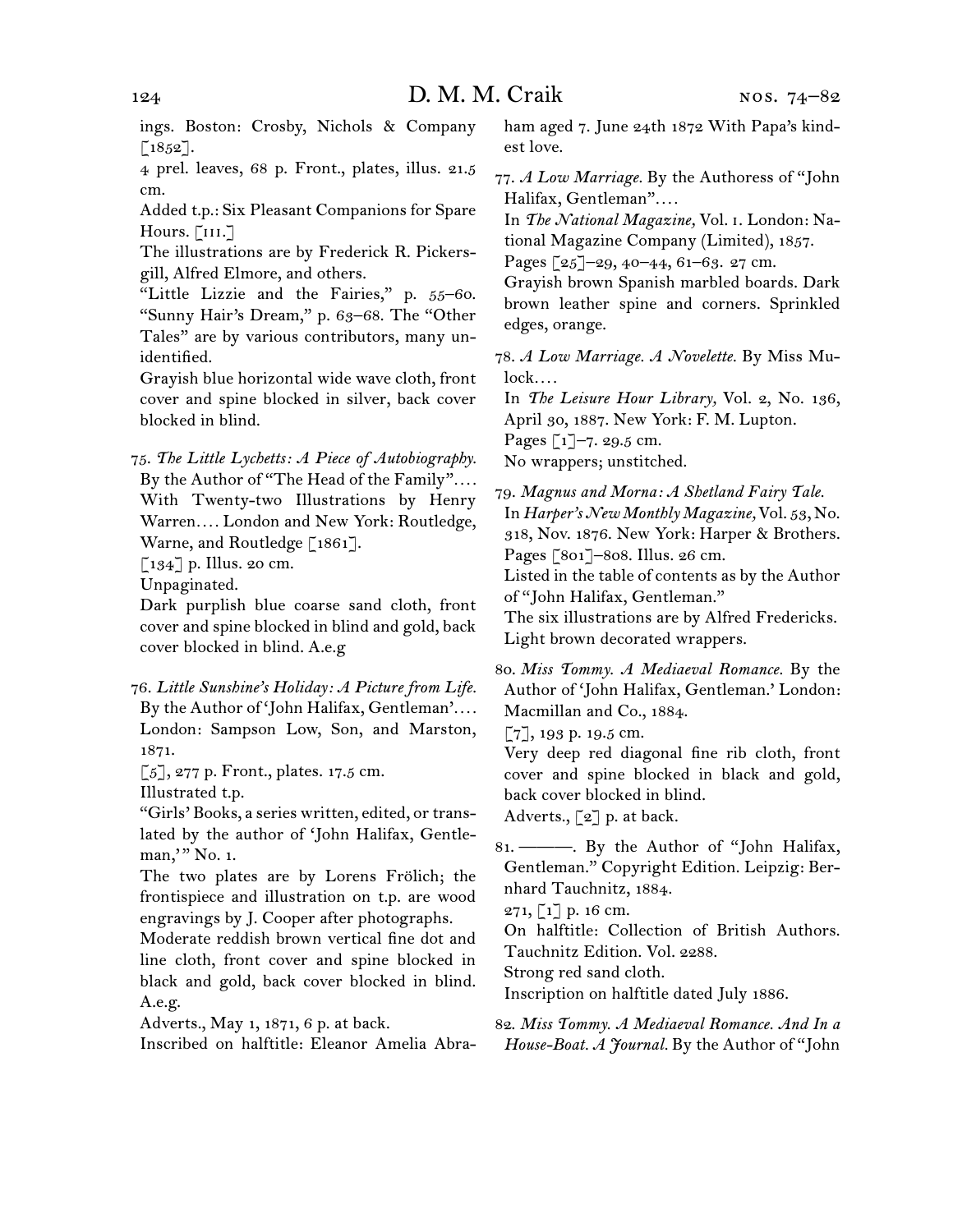[5], 253 p. Plates, illus. 19 cm.

The illustrations are by at least two different artists; some are by Frederick Noel Paton.

Very dark green sand cloth, with author's signature blocked in gold on front cover and publisher's monogram blocked in blind on back cover, spine blocked in gold. At head of spine: Miss Mulock's Works.

Adverts., [2] p. at back.

83.  *Mistress and Maid.* By the Author of "John Halifax, Gentleman." Copyright Edition. Leipzig: Bernhard Tauchnitz, 1862.

 $\lceil$ iii]–vi, 326 p. 16 cm.

Lacks halftitle.

Black morocco, gilt, by Zaehnsdorf. Red, yellow, and blue nonpareil marbled endpapers. A.e.g.

Inscribed on t.p. in author's hand: My husband's book. D M Craik.

Bookplate of George Lillie Craik.

84.  ———. By the Author of "John Halifax, Gentleman"*. . . .* London: Hurst and Blackett, Successors to Henry Colburn, 1863. 2 vols. 20.5 cm.

Moderate violet vertical wave cloth, covers blocked in blind, spine blocked in gold. Adverts., [8] p. at back of Vol. II.

85.  ———. By the Author of "John Halifax, Gentleman"*. . . .* London: Hurst and Blackett, Successors to Henry Colburn [1863].

vi, 354 p. Front. 19.5 cm.

The frontispiece is by J. E. Millais, engraved by John Saddler.

Grayish violet diagonal wave cloth, front cover blocked in blind and gold, back cover in blind, spine blocked in gold. At foot of spine: Hurst & Blackett's Standard Library.

"Hurst and Blackett's Standard Library," [4] p. at back.

Inscription on free front endpaper dated November, 1863.

New-York: W. I. Pooley [c1863].

144 p. Front., plates. 16 cm.

The illustrations are unsigned by the illustrator; the frontispiece and two of the three plates are engraved by N. Orr Co.

Moderate violet sand cloth, spine blocked in gold.

87.  *My Mother and I. A Girl's Love-Story.* By the Author of "John Halifax, Gentleman"*. . . .* London: Daldy, Isbister, & Co., 1875.

3 prel. leaves, 318 p. Front., plates. 18.5 cm.

The eight illustrations are by J. McL. Ralston. Vivid purplish blue sand cloth, with floral decoration blocked in black and gold on front cover, back cover blocked in blind, spine blocked in black and gold.

"New Books," [4] p. at back.

88.  *My Mother and I. A Love Story.* By the Author of "John Halifax, Gentleman"*. . . .* With Illustrations. New York: Harper & Brothers, 1875.

277 p. Front., plates, illus. 19 cm.

With 20 illustrations by J. McL. Ralston.

Very dark green sand cloth, with author's signature blocked in gold on front cover and publisher's monogram blocked in blind on back cover, spine blocked in gold. At head of spine: Miss Mulock's Works.

Adverts.,  $2, 2, \lceil 4 \rceil$  p. at back.

89.  *A New Year's Gift to Sick Children.*

By the Author of 'John Halifax, Gentleman.' Illustrated by Horatio J. Lucas. Edinburgh: Edmonston and Douglas, 1865.

48 p. Plates. 17 cm.

"Sold for the benefit of the Hospital for Sick Children, Meadowside House, Edinburgh."

Pale orange yellow illustrated wrappers. Title on outside front wrapper: A New Year's Gift to Children.

90.  *A Noble Life.* By the Author of "John Halifax, Gentleman"*. . . .* London: Hurst and Blackett, 1866.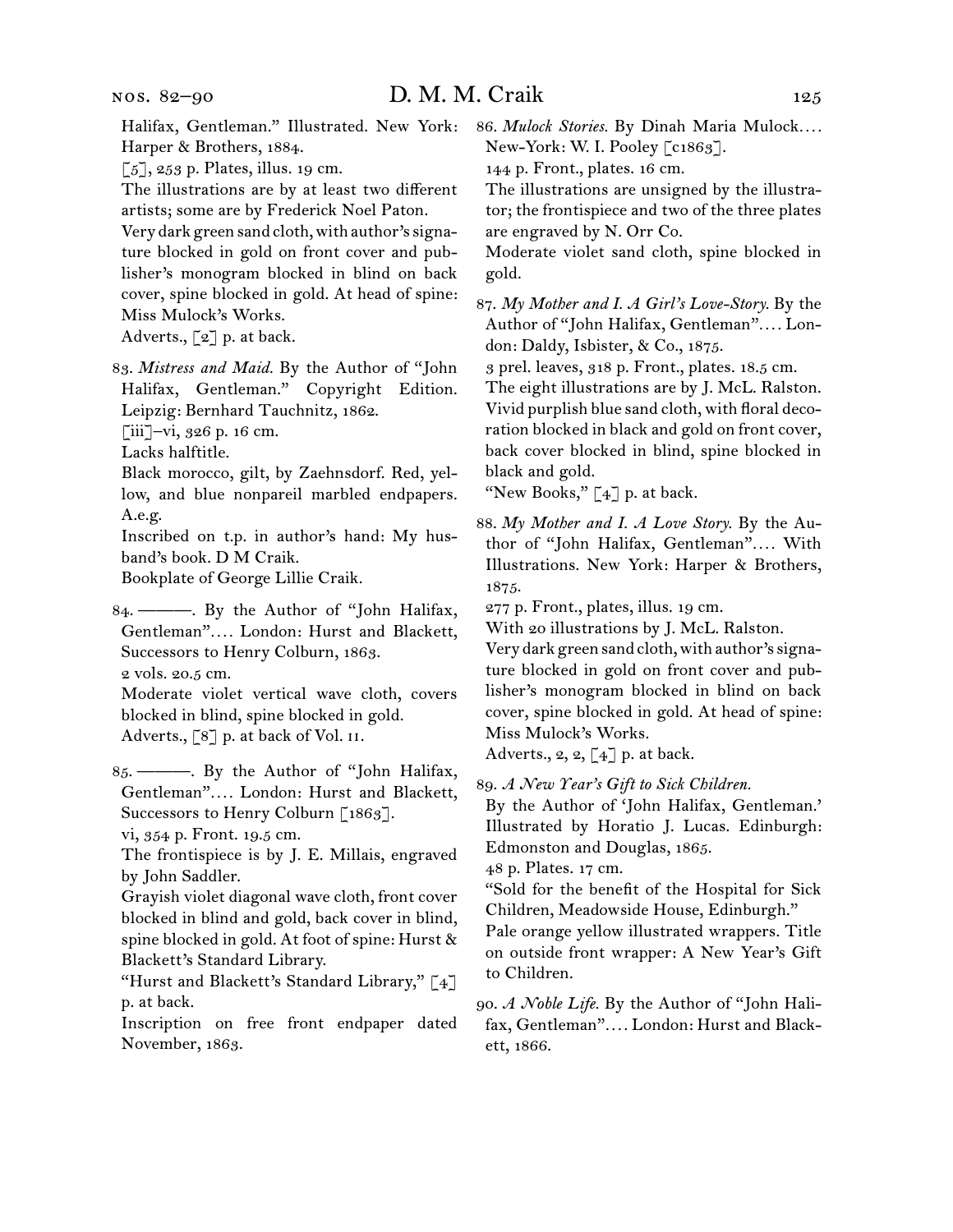2 vols. 19.5 cm.

Dark reddish brown sand cloth, blocked in blind. Bevelled boards.

Adverts., [2] p. at back of Vol. i. "New Publications," Nov. 1866, 1 leaf, 12 p., and "Hurst and Blackett's Standard Library," [4] p., at back of Vol. ii.

91.  ———. By the Author of "John Halifax, Gentleman"*. . . .* New York: Harper & Brothers, 1866.

302 p. 19.5 cm.

Dark green sand cloth, with author's signature blocked in gold on front cover and publisher's device blocked in blind on back cover, spine blocked in gold. Bevelled boards.

Adverts., [2] p. at back.

Inscription on front flyleaf dated March 27th 1866.

92.  Copy 2.

Strong reddish purple sand cloth, same blocking. Bevelled boards. Adverts. as above.

93.  Copy 3.

Reddish black morocco cloth, same blocking. Bevelled boards. Adverts. as above.

94.  Copy 4.

Grayish reddish brown morocco cloth, same blocking. Bevelled boards. Adverts. as above.

95.  ———. By the Author of "John Halifax, Gentleman"*. . . .* Copyright Edition. Leipzig: Bernhard Tauchnitz, 1866.

2 prel. leaves, 286 p. 15.5 cm.

Lacks halftitle.

Brown morocco, gilt, by Zaehnsdorf. Red, yellow, and blue nonpareil marbled endpapers. A.e.g.

Inscribed on t.p. in author's hand: My husband's book. D M Craik.

Bookplate of George Lillie Craik.

96.  *Nothing New. Tales.* By the Author of "John Halifax, Gentleman"*. . . .* London: Hurst and Blackett, Successors to Henry Colburn, 1857.

2 vols. 20 cm.

Dark grayish purple diagonal cord cloth.

Advert., [1] p., and "New and Interesting Works," 23, [1] p., at back of Vol. II.

Bookplate of Llanover and book labels of Llanover Library.

97.  *The Ogilvies. A Novel. . . .* London: Chapman and Hall, 1849.

3 vols. 20.5 cm.

Published anonymously.

Dark grayish yellowish brown vertical rib cloth, covers and spine blocked in blind.

Adverts.,  $\lceil 2 \rceil$  p. at back of Vol. III.

Inscribed in the author's hand on t.p. of Vol. i: J. Noel Paton. from his old & true friend. Oct 8th 1849.

On the back endpapers of Vol. ii are two pencil drawings by Paton of a Triton with a Nereid, one of which is dated 1849.

98.  ———. By the Author of "John Halifax, Gentleman"*. . . .* New York: Harper & Brothers, 1871.

421 p. 19 cm.

Dark green sand cloth, with author's signature blocked in gold on front cover and publisher's device blocked in blind on back cover, spine blocked in gold. At head of spine: Miss Mulock's Works.

Adverts., 2 p., and "Valuable Standard Works," 8 p., at back.

Signature on front flyleaf dated Sept 15 1871.

99.  *Olive. A Novel.* By the Author of "The Ogilvies"*. . . .* London: Chapman and Hall, 1850. 3 vols. 20.5 cm.

Dark grayish yellowish brown vertical rib cloth, covers and spine blocked in blind.

Inscribed in the author's hand on t.p. of Vol. i: J. Noel Paton. Nov 8th 1850.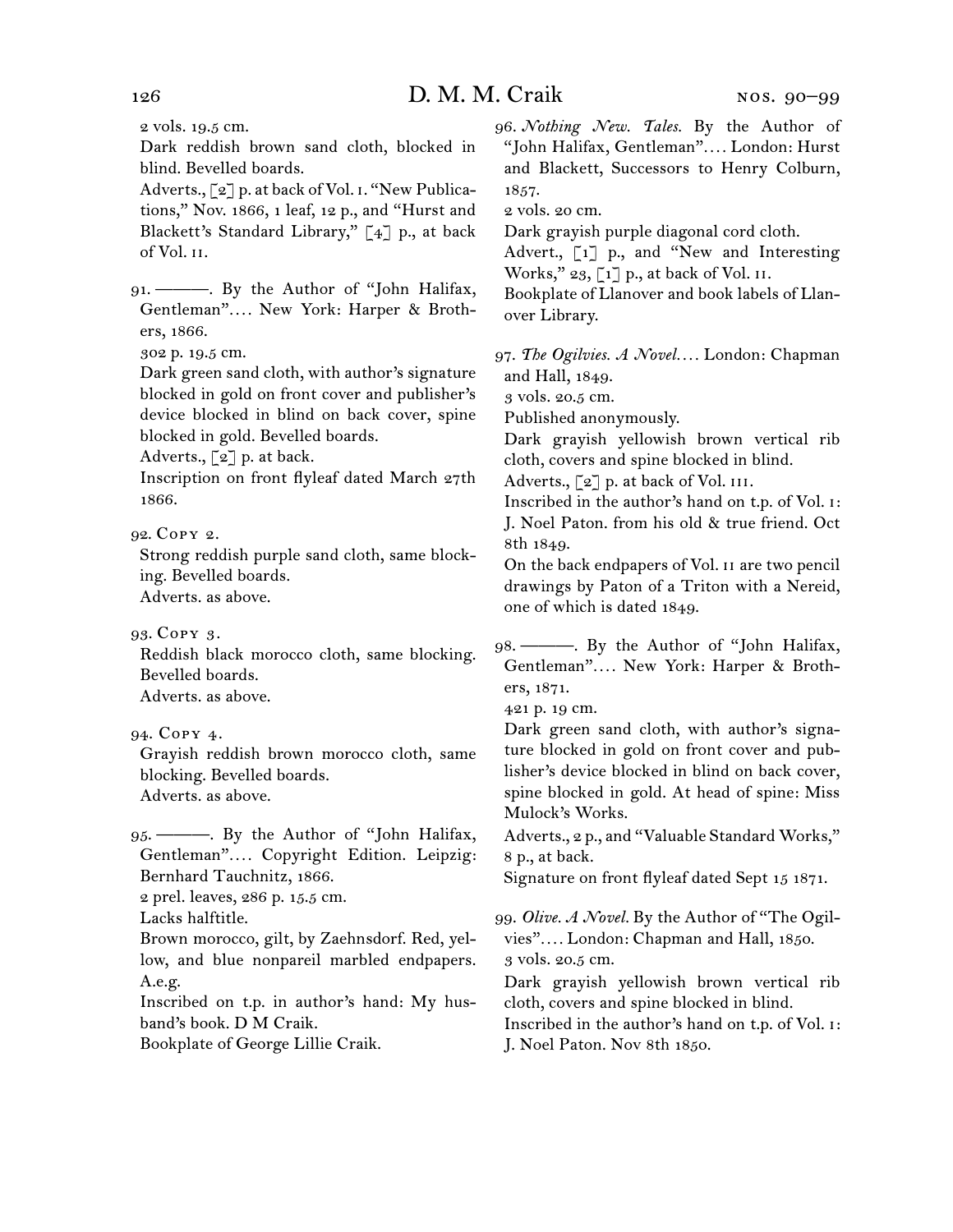100.  ———. By the Author of "John Halifax, Gentleman." Copyright Edition.... Leipzig: Bernhard Tauchnitz, 1866.

2 vols. 15.5 cm.

Lacks halftitles.

Brown morocco, gilt, by Zaehnsdorf. Red, yellow, and blue nonpareil marbled endpapers. A.e.g.

Inscribed on t.p. of Vol. i in author's hand: My husband's book. D M Craik.

Bookplate of George Lillie Craik.

101.  ———. By the Author of "John Halifax, Gentleman"*. . . .* New York: Harper & Brothers, 1871.

[3]-428 p. 19 cm.

Dark green sand cloth, with author's signature blocked in gold on front cover and publisher's device blocked in blind on back cover, spine blocked in gold. At head of spine: Miss Mulock's Works.

Adverts., p. [1]–2 at front. "Valuable Standard Works," 4 p. at back.

Signature on front flyleaf dated Sept 15 1871.

102.  *Our Flitting: A Household Sketch.* By the Author of "John Halifax, Gentleman"*. . . .*

In *The National Magazine,* Vol. i. London: National Magazine Company (Limited), 1857.

Pages 244–247. 27 cm.

Grayish brown Spanish marbled boards. Dark brown leather spine and corners. Sprinkled edges, orange.

103.  *Our Year: A Child's Book, in Prose and Verse.* By the Author of "John Halifax, Gentleman." Illustrated by Clarence Dobell. Cambridge and London: Macmillan and Co., 1860.

[6], 313 p. Front., plates, illus. 17 cm.

Dark purplish blue diagonal wave cloth, blocked in blind, with a cut of 'Jack-in-thegreen' on front cover and an ice-skating scene on back cover blocked in gold. A.e.g. Adverts., [6] p. at back.

104.  … *Parson Garland's Daughter. A Novel.* By Miss Mulock*. . . .* New York:F. M. Lupton, 1884. 24 p. 29.5 cm.

Caption title. At head of title: The Leisure Hour Library. New Series, Vol. 1, No. 28, May 6, 1884.

No wrappers; stapled.

105.  *Philip My King.*

1 leaf, printed on one side. 16 by 15.5 cm.

Galley proof, with six changes in pencil in the hand of the author. The printed "Mrs. Craik." at the end of the poem has been lined out and the author has written, also in pencil: The Author of John Halifax Gentleman.

106.  … *Plain-Speaking.*

In *Littell's Living Age,* Fifth Series, Vol. 30, No. 1877, June 5, 1880. Boston: Littell & Co.

Pages 635–637. 24.5 cm.

At head of title: From Good Words.

At end of essay: The Author of "John Halifax, Gentleman."

Moderate yellowish pink illustrated wrappers.

107.  *Plain Speaking.* By the Author of "John Halifax, Gentleman"*. . . .* London: Hurst and Blackett, 1882.

[6], 336 p. 19.5 cm.

Dark olive green diagonal fine rib cloth, front cover and spine blocked in gold, back cover blocked in blind.

"List of New Works," 1 leaf, 16 p. at back.

108.  *Plain-Speaking.* By the Author of "John Halifax, Gentleman." New York: Harper & Brothers, 1882.

249 p. 19 cm.

Very dark green sand cloth, with author's signature blocked in gold on front cover and publisher's monogram blocked in blind on back cover, spine blocked in gold. At head of spine: Miss Mulock's Works.

Adverts.,  $\lceil 14 \rceil$  p. at back.

109.  *Poems*, By the Author of "John Halifax, Gentleman"*. . . .* London: Hurst and Blackett  $[1859]$ .

x, 324 p. Front. 19.5 cm.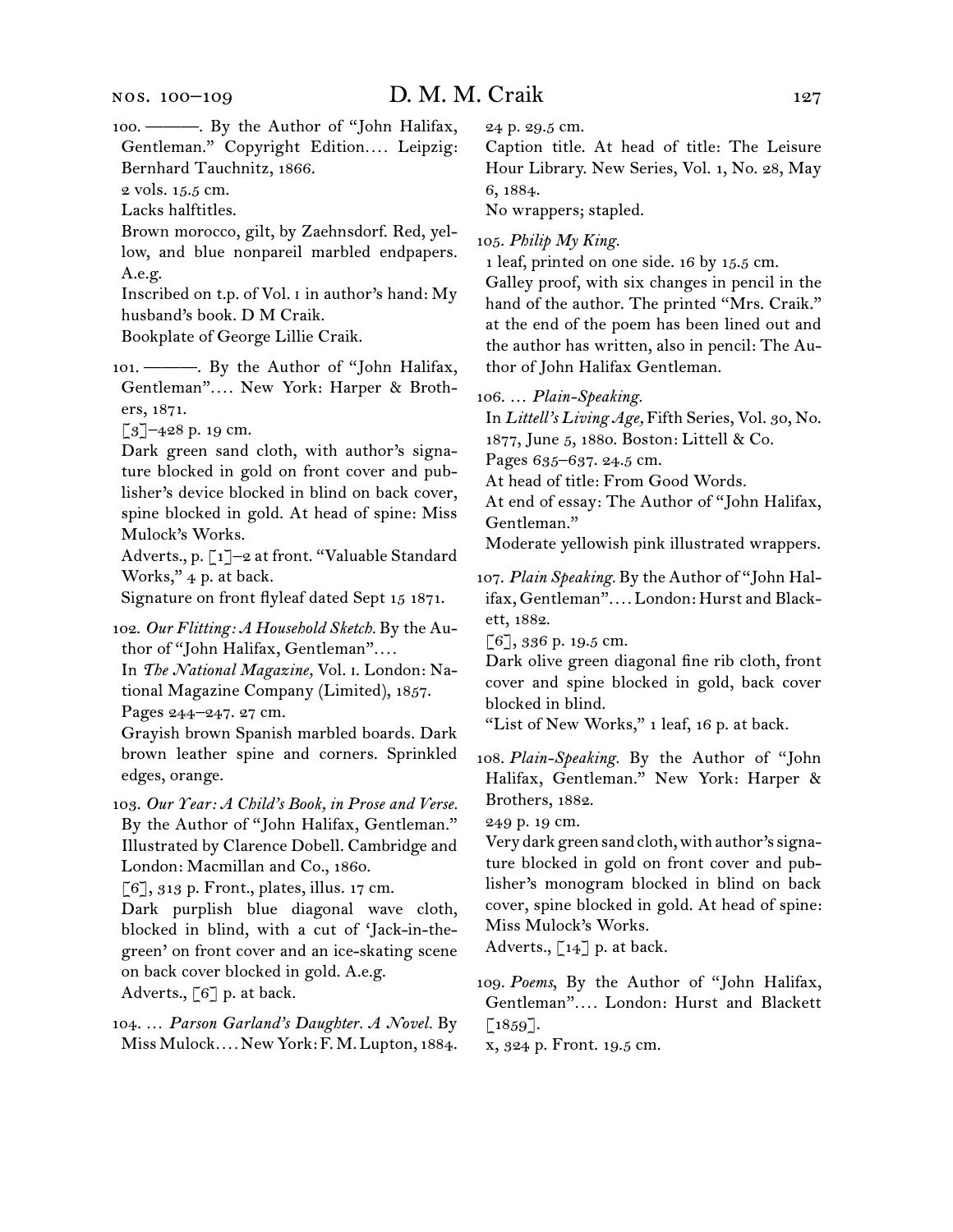Engraved t.p.

The frontispiece and the vignette on t.p. are scenes by Birket Foster, engraved by J. Saddler.

Dark olive green sand cloth, spine blocked in gold.

Adverts., [2] p. at back.

110.  $\longrightarrow$  By the Author of "A Life for a Life"*. . . .* Boston: Ticknor and Fields, 1860.

270 p. 18.5 cm. "Author's Edition."

Dark grayish brown vertical rib cloth, blocked in blind. At foot of spine: Ticknor & Co. Top edges glazed, yellow.

111.  ———. By the Author of "John Halifax, Gentleman"*. . . .* Boston: Ticknor and Fields, 1866.

xi, 260 p. 14.5 cm.

"Author's Edition."

Vivid purplish blue diagonal wave cloth, covers blocked in blind, spine blocked in gold. At foot of spine: Ticknor & Co. A.e.g.

112.  ———. By the Author of "John Halifax, Gentleman"*. . . .* Copyright Edition. London: Sampson Low, Marston, Low, & Searle, 1872. xii, 315, [1] p. 18.5 cm.

"Printed by Bernhard Tauchnitz, Leipzig." Very dark bluish green smooth cloth, with a panel of leafy branches blocked in gold and horizontal and vertical rules blocked in black on front cover, with the same panel and rules blocked in black on back cover, and with a panel of leafy branches blocked in gold and horizontal rules blocked in black on spine.

113.  ———. By the Author of "John Halifax, Gentleman"*. . . .* London and New York: Macmillan and Co., 1888.

xv, 398 p. 18 cm.

"Under the Title 'Thirty Years, Poems New and Old,' published 1880, 1881; and now, with additions, under the Title 'Poems,' 1888."—p.  $\lceil$ iv].

Blackish blue smooth cloth, with single rule border blocked in gold on front cover, in blind on back cover.

Adverts., [2] p. at back.

114.  *The Popular Family Tales of Mrs. Craik. . . .* With Biographical Sketch. London: Simpkin, Marshall, Hamilton, Kent, & Co.; Glasgow: Thomas D. Morison [after 1887].

430 p. 20 cm.

"Biographical Sketch," unsigned, p. 5–6.

Very dark red smooth cloth, spine blocked in gold.

115.  *Sermons Out of Church.* By the Author of "John Halifax, Gentleman"*. . . .* London: Daldy, Isbister, & Co., 1875.

 $[5]$ , 268 p. 19.5 cm.

Dark grayish reddish brown diagonal fine rib cloth, front cover and spine blocked in black and gold, back cover blocked in blind.

Advertisement slip, printed on one side, 8 cm., tipped in on free front endpaper. Adverts., [6] p. at back.

116. ———. By the Author of "John Halifax, Gentleman"*. . . .* New York: Harper & Brothers, 1875.

217 p. 19 cm.

Dark green sand cloth, with author's signature blocked in gold on front cover and publisher's monogram blocked in blind on back cover, spine blocked in gold. At head of spine: Miss Mulock's Works.

"Valuable and Interesting Works," 8 p., and "Harper's Catalogue,"  $\lceil 1 \rceil$  p., at back.

117.  *Songs of Our Youth.* By the Author of "John Halifax, Gentleman." Set to Music. New York: Harper & Brothers, 1875.

3 prel. leaves, 93 p. 27.5 cm.

Dark olive green diagonal fine rib cloth, front cover blocked in gold and black, back cover in black, spine blocked in gold. Bevelled boards. Adverts., 2 p. at back.

Mark Twain's copy, with an unsigned 12-line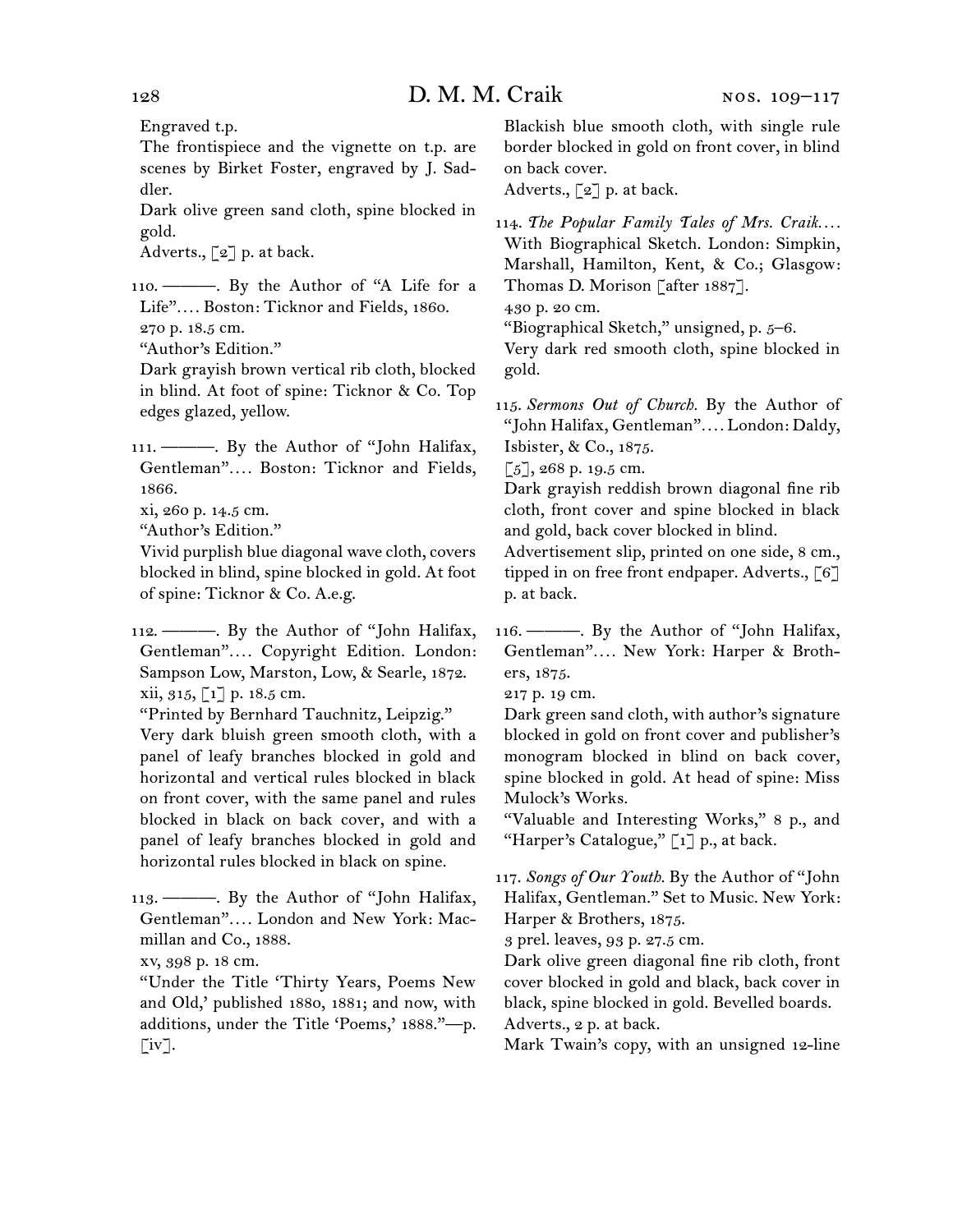note in pencil in his hand, numbered 9, tipped in on free front endpaper.

Sale label of library of Samuel Langhorne Clemens (Mark Twain), The Anderson Auction Company, New York, February, 1911, signed by Albert Bigelow Paine, Literary Executor. Lot 348.

118.  *Studies from Life.* By the Author of "John Halifax, Gentleman"*. . . .* London: Hurst and Blackett, Successors to Henry Colburn, 1861. [2], 336 p. 19.5 cm.

"These 'Studies from Life,' now enlarged and revised, appeared originally inChambers'Journal."

Strong reddish purple horizontal cord cloth, covers blocked in blind, spine blocked in gold. Adverts., Nov. 1860, [6] p., and "New and Interesting Works," 14, [2] p., at back.

119. ----- By the Author of "John Halifax, Gentleman"*. . . .* New York: Harper & Brothers, 1861.

 $\lceil 5 \rceil$ –290 p. 19 cm.

Dark green sand cloth, with author's signature blocked in gold on front cover and publisher's monogram blocked in blind on back cover, spine blocked in gold. At head of spine: Miss Mulock's Works.

Adverts., 2 p. at back.

120.  *Thirty Years, Being Poems New and Old.* By the Author of "John Halifax, Gentleman"*. . . .* London: Macmillan and Co., 1880.

xiii, 411, [1] p. 18 cm.

Dark blue smooth cloth, with a floral design blocked in gold on front cover and on spine. Floral-patterned endpapers, light grayish olive on white.

121.  *Thirty Years: Being Poems, New and Old.* By the Author of "John Halifax, Gentleman"*. . . .* Boston: Houghton, Mifflin and Company; Cambridge: The Riverside Press, 1881. xiii, 507 p. 15.5 cm. "Author's Edition."

Very deep red flexible morocco. On front cover and on spine: Mulock's Poems. A.e.g.

122.  *Three Tales for Boys. A Hero.—The Little Lychett's.—Cola Monti.* By the Author of "John Halifax, Gentleman." Copyright Edition. With a Frontispiece by B. Plockhorst. Leipzig: Bernhard Tauchnitz, 1864.

2 prel. leaves,  $331, 17$  p. Front.  $15.5$  cm.

Halftitle: Series for the Young. Vol. 9.

Vivid purplish blue sand cloth, covers blocked in blind, spine blocked in gold. A.e.g.

123.  *Three Tales for Girls. Alice Learmont.— Michael the Miner.—How to Win Love.* By the Author of "John Halifax, Gentleman." Copyright Edition. With a Frontispiece by B. Plockhorst.

Leipzig: Bernhard Tauchnitz, 1869.

[3]-302 p., 1 leaf. Front. 16 cm.

Lacks halftitle.

Red morocco, gilt, by Zaehnsdorf. Red, blue, and light brown Dutch marbled endpapers. A.e.g.

Inscribed on t.p. in author's hand: My husband's book. D M Craik.

Bookplate of George Lillie Craik.

124.  *Twenty Years Ago. From the Journal of a Girl in her Teens.* Edited by the Author of 'John Halifax, Gentleman.' London: Sampson Low, Marston, Low, & Searle, 1871.

iv, [1] p., 1 leaf, 277 p. Front. 17 cm.

The frontispiece is by Sydney Hall.

Strong reddish brown pebble cloth, front cover and spine blocked in black and gold, back cover blocked in blind.

Adverts., [2] p., and "A List of Books," Feb. 1875, 40 p., at back.

125.  ———. Edited by the Author of "John Halifax, Gentleman." New York: Harper & Brothers, 1872.

 $[7]$ –354 p. Front. 17 cm.

Frontispiece as above.

Moderate reddish brown sand cloth, front cover and spine blocked in black and gold, back cover blocked in blind. On front cover: Books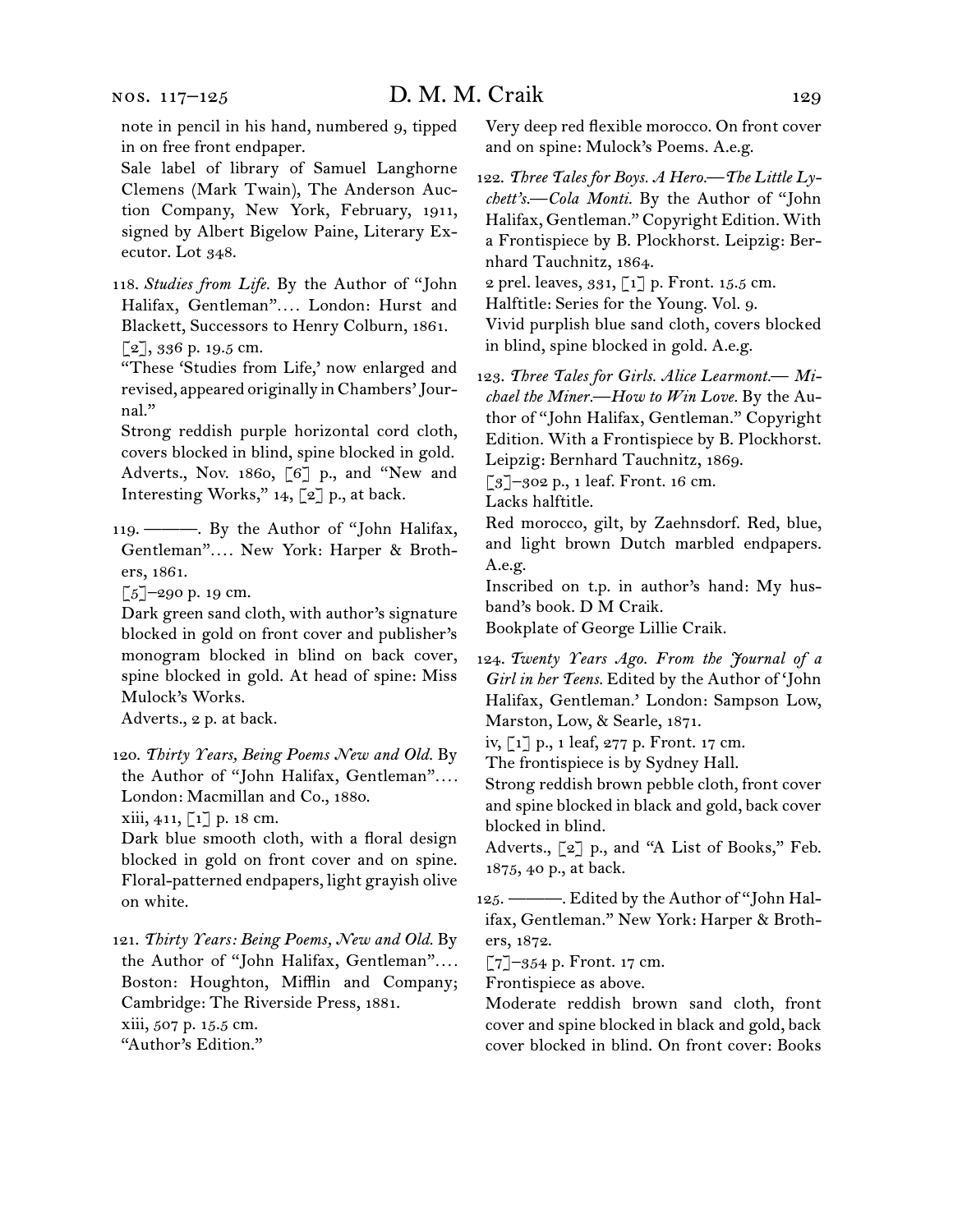For Girls by the Author of 'John Halifax, Gentleman.' and Others. [No. 3.]

Adverts., including an "Address" by The Author of "John Halifax," editor of the Books for Girls Series, p.  $\lceil 1 \rceil$ -4 at front. "Books by the Abbotts,"  $7 p$ , and miscellaneous adverts., [3] p., at back.

126.  *Two Marriages.* By the Author of "John Halifax, Gentleman"*. . . .* London: Hurst and Blackett, 1867.

2 vols. 19.5 cm.

Moderate reddish brown sand cloth, blocked in blind. Bevelled boards.

"List of New Works," Jan. 1867, 12 p., and "Hurst and Blackett's Standard Library," [4] p., at back of Vol. ii.

127.  ———. By the Author of "John Halifax, Gentleman"*. . . .* New York: Harper & Brothers, 1867.

301 p. 19.5 cm.

Moderate reddish brown sand cloth, with author's signature blocked in gold on front cover and publisher's device blocked in blind on back cover, spine blocked in gold. Bevelled boards. Book label of John R. Kensett.

128.  Copy 2.

Grayish reddish orange smooth cloth, same blocking. Bevelled boards.

"Valuable and Interesting Books," 4 p., and miscellaneous adverts.,  $\lceil 4 \rceil$ ,  $2$  p., at back.

129.  Copy 3.

Grayish reddish brown bead cloth, same blocking. Bevelled boards.

Adverts. as above.

130.  Copy 4.

Strong purplish blue horizontal straightgrain morocco cloth, same blocking. Bevelled boards.

Adverts. as above.

Signature on front flyleaf dated May 1867.

131.  *Under the Stars.* By the Author of "John Halifax, Gentleman."

In *Good Words,* Jan. 1877. London, Edinburgh, Dublin: Daldy, Isbister, & Co.

Page 49. 25 cm.

Dark reddish orange illustrated wrappers.

132.  Copy 2.

24.5 cm.

The above issue contained in the bound volume. Title and imprint vary: *Good Words for 1877.* London: Daldy, Isbister & Co.

Moderate violet diagonal wave cloth, covers blocked in blind, spine blocked in blind and gold.

Bookplate of Charles Bidwell.

In HUGHES collection [HU 21].

133.  *The Unkind Word and Other Stories.* By the Author of "John Halifax, Gentleman"*. . . .* London: Hurst and Blackett, 1870.

2 vols. 19.5 cm.

Moderate reddish brown fine bead cloth, blocked in black.

"List of New Works," 16 p. at back of Vol. II.

134.  *The Unkind Word, and Other Stories.* By the Author of "John Halifax, Gentleman"*. . . .* New York: Harper & Brothers, 1870.

2 prel. leaves,  $\lceil 7 \rceil$ -418 p. 19 cm.

Very dark yellowish green sand cloth, with author's signature blocked in gold on front cover and publisher's device blocked in blind on back cover, spine blocked in gold. Bevelled boards. Adverts., [2] p. at back.

135.  *An Unknown Country.* By the Author of "John Halifax, Gentleman." Illustrated by Frederick Noel Paton. London: Macmillan and Co., 1887.

viii, 187, [1] p. Front., plates, illus. 25.5 cm.

Very dark yellowish green smooth cloth, front cover and spine blocked in gold, back cover blocked in blind.

136.  ———. By the Author of "John Halifax, Gentleman." Illustrated by Frederick Noel Paton. New York: Harper & Brothers, 1887. x, 238 p. Front., plates, illus. 23 cm.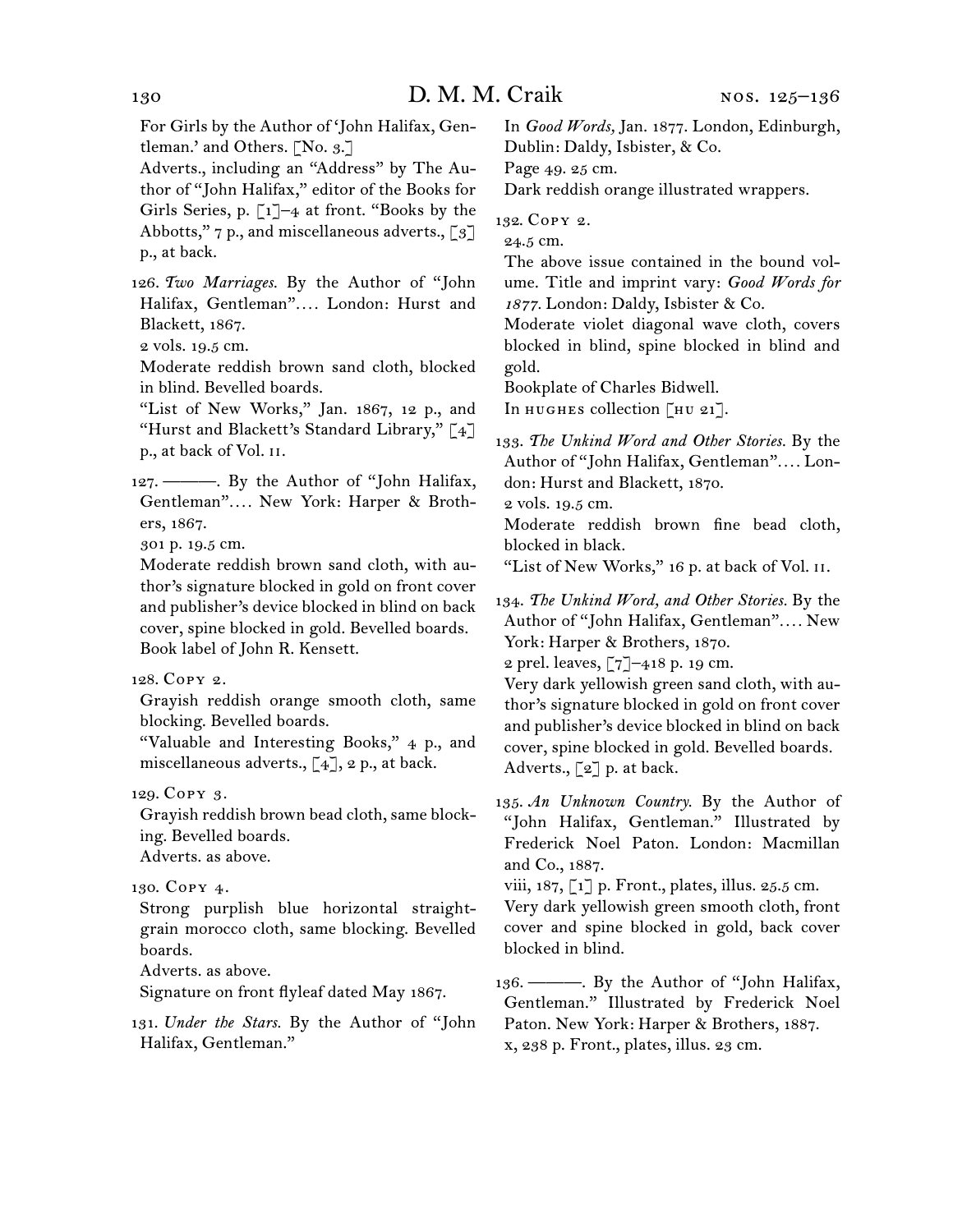Moderate olive green diagonal fine rib cloth, front cover blocked in dark green and gold. Adverts., [2] p. at back.

137.  *An Unsentimental Journey Through Cornwall.* By The Author of "John Halifax, Gentleman." With Illustrations by C. Napier Hemy. London: Macmillan and Co., 1884.

x p., 1 leaf, 144, [4] p. Front., plates, illus. 31 cm.

Blackish blue smooth cloth, with a cut of St. Michael's Mount blocked in gold on front cover. A.e.g.

Bookplate of Lawrence J. Baker.

138.  … *Will Denbigh, Nobleman.* Boston: Roberts Brothers, 1877.

329 p. 17 cm.

At head of title: No Name Series.

Published anonymously.

Black buckram, covers blocked in red, spine blocked in red and gold. Adverts. on endpapers.

Adverts., [6] p. at back.

139.  *The Woman's Kingdom. A Love Story.* By the Author of 'John Halifax, Gentleman'*. . . .* London: Hurst and Blackett, 1869.

3 vols. 19.5 cm.

Grayish reddish brown smooth cloth, covers and spine blocked in blind.

"New Publications," 1 leaf, 12 p., and "Hurst and Blackett's Standard Library," [4] p., at back of Vol. III.

140.  *A Woman's Thoughts about Women.* By the Author of "John Halifax, Gentleman"*. . . .* London: Hurst and Blackett, Successors to Henry Colburn, 1858.

v p., 1 leaf, 348 p. 19.5 cm.

A portion of these "Thoughts" originally appeared in *Chambers' Journal.* See "Preface." Grayish violet horizontal cord cloth, blocked

in blind.

Adverts.,  $\begin{bmatrix} 4 \end{bmatrix}$  p. at back.

141.  ———. By the Author of "John Halifax, Gentleman"*. . . .* New York: Rudd & Carleton, 1858.

309 p. 19 cm.

"Author's Edition."

Grayish green bead cloth, covers blocked in blind, spine blocked in gold. Dark bluish green endpapers.

Adverts., [2] p. at back.

142.  Copy 2.

Grayish olive green bead cloth, same blocking. "New-York" added in gold at foot of spine. Deep brown endpapers.

Adverts., [2] p. as above, and "Publications,"  $\lceil 2 \rceil$ , 5 p., at back.

143.  Copy 3.

Grayish violet bead cloth,same blocking.Without "New-York" at foot of spine. Deep brown endpapers.

Adverts., [2] p. as above, and "New Books And New Editions," 4 p., at back.

144.  … *Work for Idle Hands.* By the Author of 'John Halifax, Gentleman.' London: [Donegal Industrial Fund], 1886.

7 p. 21.5 cm.

Cover title. At head of title: Reprinted from the Cornhill Magazine, July 1886.

Light greenish gray wrappers. Adverts. on inside front and inside and outside back wrappers.

145.  *Young Mrs. Jardine.* By the Author of "John Halifax, Gentleman"*. . . .* London: Hurst and Blackett, 1879.

3 vols. 19.5 cm.

Dark grayish reddish brown diagonal fine rib cloth, front cover and spine blocked in black, back cover blocked in blind.

"List of New Works," 16 p. at back of Vol. III.

#### contributions

146.  *The Art of Authorship. Literary Reminiscences, Methods of Work, and Advice to Young Beginners,*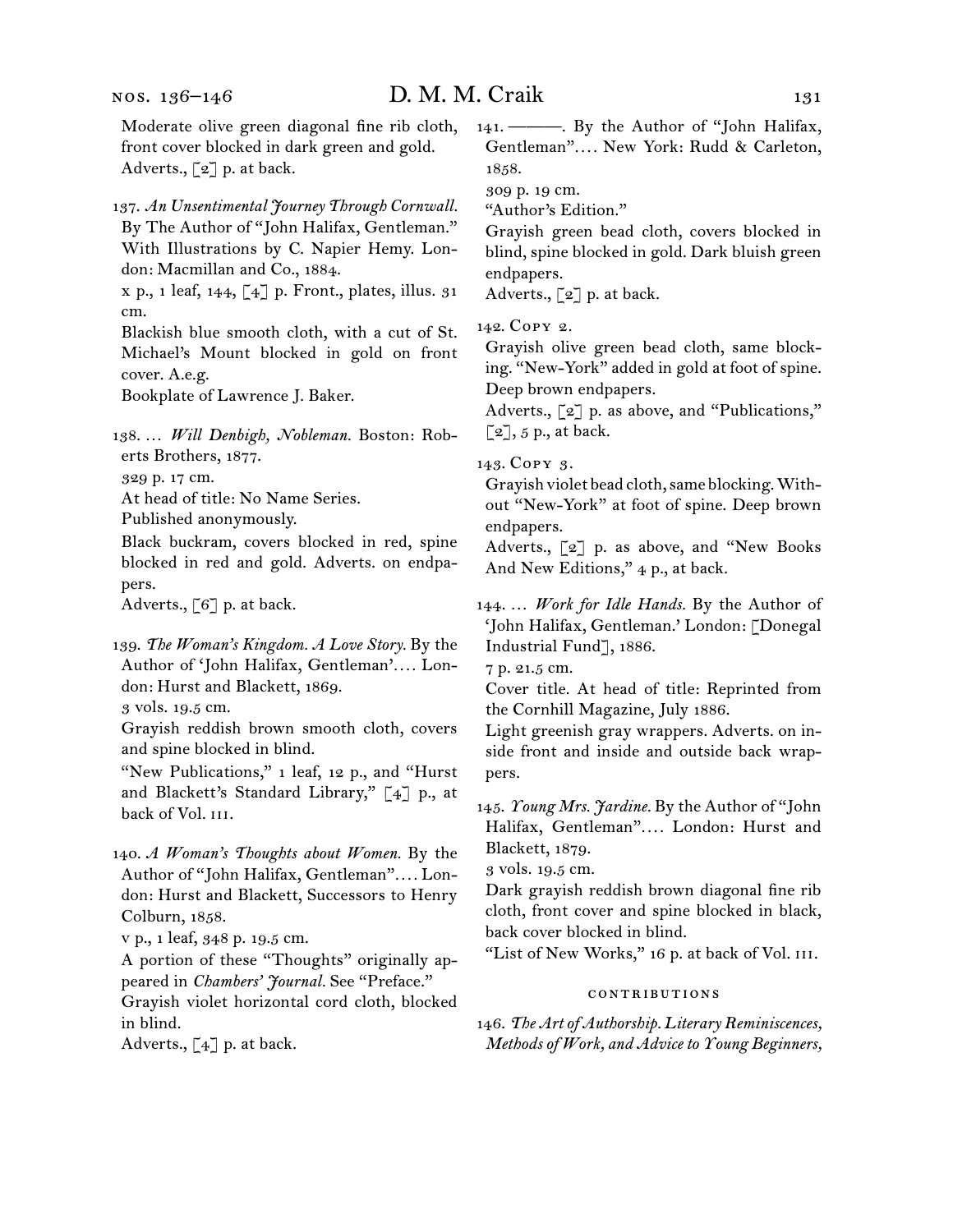*Personally Contributed by Leading Authors of the Day.* Compiled and Edited by George Bainton. London: James Clarke & Co., 1890.

x p., 1 leaf, 355, [1] p. 19.5 cm.

Contribution by Mrs. Craik, p.  $\lceil 3 \rceil$ .

Dark blue smooth cloth, front cover and spine blocked in gold and black.

"James Clarke & Co.'s Books," dated 1/6/90, 8 p. at back.

In collins collection [wc 268].

147.  Chatelain, Clara de Pontigny de.

*Tony the Sleepless. An Original Tale.* By Madame de Chatelain. With Other Tales. Illustrated with Twenty-seven Engravings. Boston: Crosby, Nichols and Company [1852].

4 prel. leaves, 72 p. Front., plates, illus. 21.5 cm.

Added t.p.: Six Pleasant Companions for Spare Hours. [IV.]

The illustrations are by Edward H. Wehnert, John Absolon, Harrison W. Weir, and others.

"The Young Ship-Carver," by Dinah Maria Mulock, p. 15–22.

Grayish violet vertical cord cloth, front cover and spine blocked in silver, back cover blocked in blind.

148.  *The Emerald. A Collection of Graphic and Entertaining Tales, Brilliant Poems and Essays, Gleaned Chiefly from Fugitive Literature of the Nineteenth Century.* Boston: John L. Shorey; New York: W.I. Pooley; Philadelphia:J. B. Lippincott & Co., 1866.

vi, 3–316 p. 18 cm.

Halftitle: Gem Series. Tales, Poems, Essays. Edited by Epes Sargent.

"The Double House," by Mrs. Dinah Mulock Craik, p. 191–223.

Dark olive green sand cloth.

149.  *Golden Treasures of Poetry, Romance, and Art.* By Eminent Poets, Novelists, and Essayists. Illustrated. Boston: William F. Gill and Company, 1876.

[2], 360 p. Front., plates, illus. 21 cm.

Illustrated by A. B. Houghton, E. M. Wimperis, J. H. Dell, and others.

"A Common Story," by Miss Muloch, p. [305]–309.

Dark yellowish green diagonal fine rib cloth, front cover blocked in black, spine blocked in black and gold. Bevelled boards. T.e.g. In collection [wc 289].

150.  *Good Cheer for Boys and Girls.* With Numerous Illustrations. Boston: D Lothrop Company [c1887].

159, [1] p. Front., illus. 25 cm.

The illustrations are by A. B. Davis, J. Wells Champney, E. H. Garrett, and others.

"The Story of a Little Pig," by The Author of John Halifax, Gentleman, p. 78–79, 86–87.

Glazed illustrated boards, printed in yellow, blue, and black. Brownish orange diagonal fine rib cloth spine. Adverts. on pastedown and both sides of free endpapers.

151.  Guizot, François Pierre Guillaume. *M. de Barante, A Memoir, Biographical and Autobiographical.* By M. Guizot, Translated by the Author of "John Halifax, Gentleman"*. . . .* London: Macmillan and Co., 1867.

vi, 182 p. 19 cm.

Page proof, with corrections and changes throughout by Guizot (in pencil) and by Mrs. Craik (in ink). Pasted at head of first page of signatures  $D$ ,  $F$ ,  $K$ , and  $L$  is a small printed label of R. Clay's Printing Office, dated in ink respectively Aug. 26, 1867, Aug. 28, 1867, Sept. 3, 1867, and 4 Sept. 1867. Pasted at head of first page of signature m is a small printed label: Please return this Proof. Mrs. Craik has written at the head of the first page of each signature: M. Guizot [in one case, signature b: For M. Guizot<sup>7</sup>.

Bound with a copy of Guizot's *M. de Barante,* Paris: Imprimerie de J. Claye, 1867, 64 p.; with a copy of his *Discours Prononcé dans la Séance Annuelle de la Société de l'Histoire de France le 7 Mai 1867,* Paris: Chez Mme Ve Jules Renouard,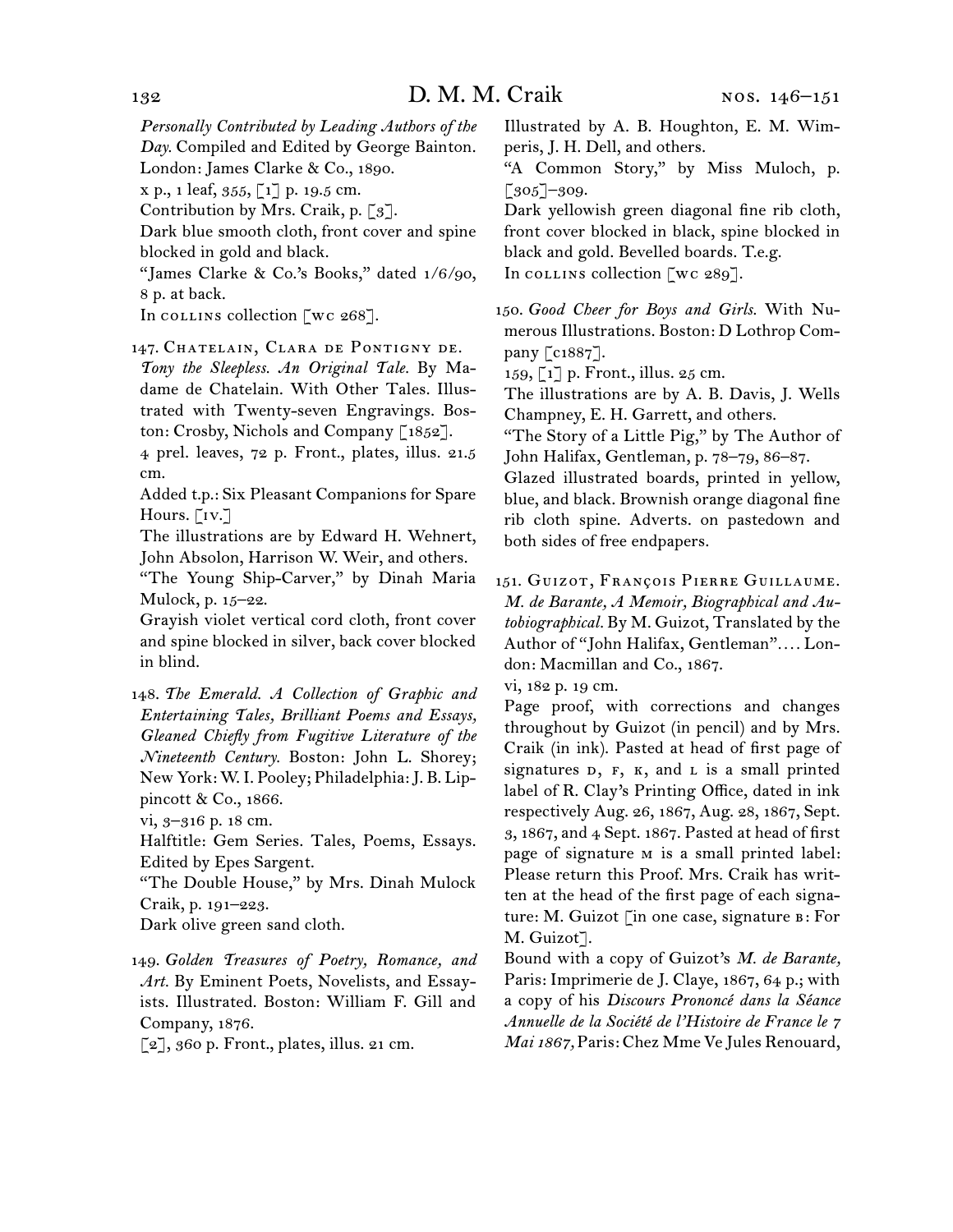1867, [3], 6 p., 1 leaf, both without wrappers; and with two ALS from Guizot to Mrs. Craik, 2 and 9 Septembre 1867, concerning the proofs. Bound in deep reddish brown sand cloth. 25 cm.

152.  *Home Thoughts and Home Scenes. In Original Poems.* By Jean Ingelow … and the Author of "John Halifax, Gentleman." And Pictures by A. B. Houghton, Engraved by the Brothers Dalziel. London: Routledge, Warne, and Routledge, 1865.

5 prel. leaves, 35 numbered leaves, 35 numbered plates. 26 cm.

T.p. printed in black and red.

On covers: Dalziel's Gift Book for 1865.

Plate 3 repeated.

"Hide and Seek in the Wood," leaf 5, "The Jealous Boy," leaf 12, "The Enemy on the Wall," leaf 14, "Grandpapa," leaf 19, and "A Sick Child," leaf 31, by The Author of "John Halifax Gentleman [*sic* ]."

Dark red pebble cloth, covers and spine elaborately blocked in gold and blind. Bevelled boards. A.e.g.

Adverts., [2] p. at back.

Signature of Forrest Reid on free front endpaper.

153.  *The Horn of Plenty of Home Poems and Home Pictures.* With New Poems by Miss Louisa M. Alcott, Miss Muloch … and Others. Preface by Sophie May [pseud. of Rebecca Sophia Clarke] and One Hundred Illustrations, Including Fifty Full-page Pictures by Eminent Artists. Boston: William F. Gill and Company, 1876.

190, [1] p. Front., plates, illus. 21.5 cm.

Includes 35 plates by A. B. Houghton, reprinted from, and illustrating the same poems published in, *Home Thoughts and Home Scenes.*  The artists of the other plates and illustrations are not identified.

"Hide-and-Seek in the Wood," p. 47–48, "The Jealous Boy," p. 75–76, "The Enemy on the

Wall," p. 83–84, "Grandpapa," p. 103–104, and "The Sick Child," p. 155–156, by Miss Muloch.

Moderate reddish brown smooth cloth, front cover and spine blocked in black and gold. Bevelled boards. A.e.g.

154.  ———. With New Poems by Miss Louisa M. Alcott, Miss Muloch … and Others. Preface by Sophie May [pseud. of Rebecca Sophia Clarke] and One Hundred Illustrations, Including Fifty Full-page Pictures by Eminent Artists. New York: R. Worthington, 1879.

190, [1] p. Front., plates, illus. 21.5 cm.

The plates are the same as those in the 1876 edition, but there are differences in the initial letters and in some of the illustrations.

Contributions by Miss Muloch as above.

Moderate reddish brown diagonal fine rib cloth, same blocking as 1876 edition. Bevelled boards. Pale yellow endpapers.

155.  Copy 2.

Dark olive green diagonal fine rib cloth, same blocking. Bevelled boards. Patterned endpapers, black on dark brown.

156.  *Household Words. A Weekly Journal.* Conducted by Charles Dickens. Volumes i–xix, Nos. 1-479, March 30, 1850-May 28, 1859. London: Office.

19 vols. 24 cm.

Contributions by Mrs. Craik and other authors included in this catalogue are identified in Anne Lohrli, *Household Words; A Weekly Journal 1850–1859 Conducted by Charles Dickens* (Toronto, 1973).

Vols. i–vi, blue, red, and brown Spanish marbled boards, brown calf spine and corners. Vols. vii–xix, bluish green vertical cord cloth (shade and texture of cloth varying), covers and spine blocked in blind.

Bookplate of Wedderburn in Vols. i–vi.

In DICKENS collection  $[CD 569]$ .

The Parrish Collection includes also separate numbers of *Household Words,* which are entered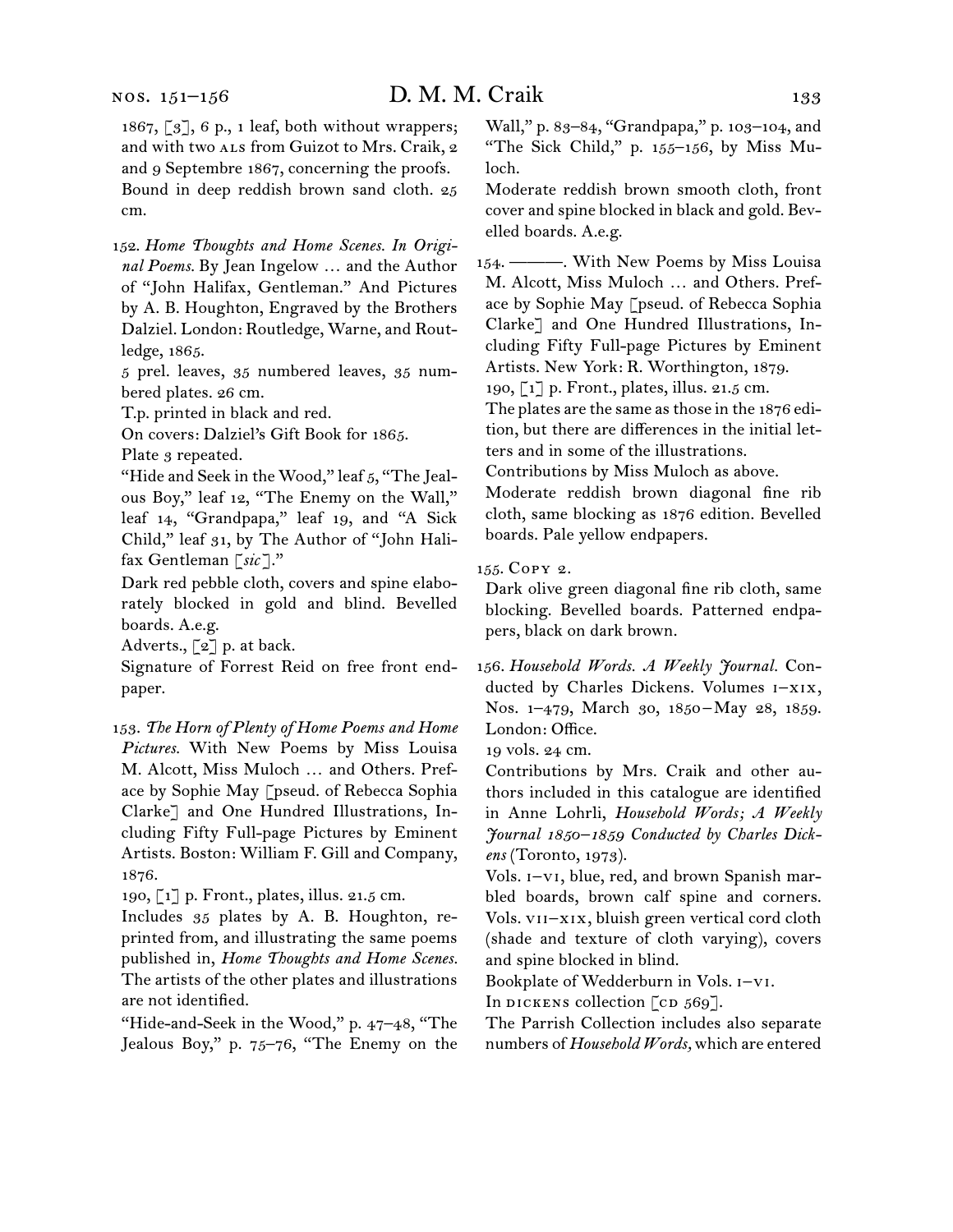in this catalogue under the names of the contributors and the titles of the contributions.

157.  *The Little Robinson and Other Tales.* London and Edinburgh: W. & R. Chambers [1879]. 144 p. Colored front. 17.5 cm.

Illustrated t.p., printed in colors.

The frontispiece (a lithograph printed by W. & A. K. Johnston) and t.p. vignette are unsigned.

"Michael the Miner," [by Mrs. Craik], p.  $\lceil 51 \rceil$ –119.

Vivid blue diagonal fine rib cloth, front cover blocked in black, with a colored picture of flowers mounted in center, spine blocked in gold and black. On front cover: Chambers's Juvenile Library.

## 158.  Martin, John.

*A Legacy. Being the Life and Remains of John Martin, Schoolmaster and Poet.* Written and Edited by the Author of "John Halifax, Gentleman"*. . . .* London: Hurst and Blackett, 1878. 2 vols. Fronts. 19.5 cm.

Dark grayish brown diagonal fine rib cloth, covers blocked in blind, spine blocked in gold. Bevelled boards.

159.  ———. Written and Edited by the Author of "John Halifax, Gentleman"*. . . .* New York: Harper & Brothers, 1878.

 $[2]$ ,  $[7]$ –294 p. Front., facsim. 19 cm.

Very dark green sand cloth, with editor's signature blocked in gold on front cover and publisher's monogram blocked in blind on back cover, spine blocked in gold. At head of spine: Miss Mulock's Works.

"Valuable and Interesting Works," 6 p. at back.

160.  May, Georgiana Marion Craik.

*The Cousin from India. A Book for Girls.* By Georgiana M. Craik*. . . .* With Illustrations. New York: Harper & Brothers, 1871.

3 prel. leaves, [13]–229 p. Front., plates. 17 cm.

The three illustrations are by Lorens Frölich.

Moderate reddish brown sand cloth, front cover and spine blocked in black and gold, back cover blocked in blind. On front cover: Books For Girls by the Author of 'John Halifax, Gentleman.' and Others. [No. 2.]

Adverts., including an "Address" by The Author of "John Halifax," editor of the Books for Girls Series, 2 p. at front. "Abbotts' Juvenile Books," 6 p. at back.

161.  May, Georgiana Marion Craik.

*Miss Moore. A Tale for Girls.* By Georgiana M. Craik*. . . .* Illustrated. New York: Harper & Brothers, 1874.

3 prel. leaves, [11]–235 p. Front., plates. 17 cm. The four illustrations are unsigned.

"Books for Girls, written or edited by the author of 'John Halifax,'" No. 6.

Moderate reddish brown sand cloth, front cover and spine blocked in black and gold, back cover blocked in blind. On front cover: Books for Girls.

Adverts.,  $2$  p. at front and  $\left[\begin{smallmatrix} 4 \end{smallmatrix}\right]$  p. at back.

162.  … *Plucky Boys.* By the Author of John Halifax, Gentleman, and Other Authors.... Boston: D. Lothrop and Company [c1884].

345 p. Front., plates, illus. 18.5 cm.

At head of title: Business Boys' Library.---The illustrations are by various artists, and some are unsigned; it has not been possible to identify any of them.

"Facing the World," by The Author of John Halifax, Gentleman, p. 7–29.

Moderate yellowish green diagonal fine rib cloth, with an illustration and decoration blocked in gold and brown on front cover, spine blocked in brown and gold.

Adverts.,  $\lceil 6 \rceil$  p. at back.

Book label and stamps of Herbert N. Morse.

163.  *Readings and Recitations from Modern Authors: Being Pearls Gathered from the Fields of Poetry and Romance.* By R. H. and Elizabeth Stoddard*. . . .* Chicago: Donohue, Henneberry & Co., 1890.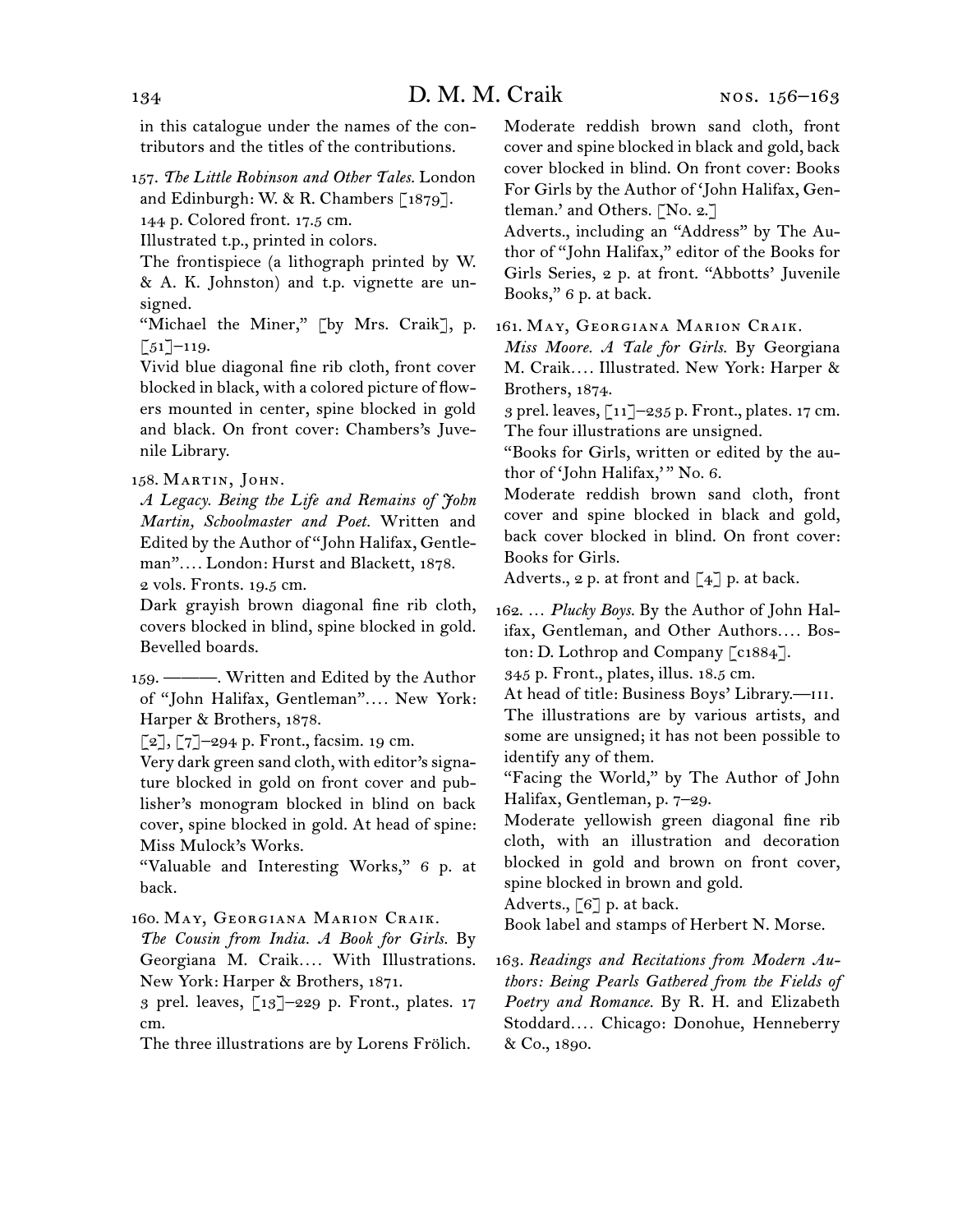312 p. 19 cm.

An unillustrated reprint of *Remember* [1869], with a shortened "Preface."

"The Sculptor of Bruges," p. 9–25, and " 'Tis Useless Trying," p. 169–187, by Dinah Maria Muloch Craik.

Light grayish yellowish brown wrappers. Adverts. on inside front and inside and outside back wrappers. Parts of front and most of back wrappers lacking.

In collection [wc 308].

## 164.  Reinick, Robert.

*The Road to Fortune.* By R. Reinick. With Other Tales. Illustrated with Twenty-three Engravings. Boston: Crosby, Nichols and Company  $\lceil 1852 \rceil$ .

4 prel. leaves, 66 p. Front., plates, illus. 21.5 cm.

Added t.p.: Six Pleasant Companions for Spare Hours. [v.]

The illustrations are by Harrison W. Weir, John Absolon, and others.

"Arndt's Night Underground," by Dinah Maria Mulock, p. 33–38.

Black diagonal wave cloth, front cover and spine blocked in silver, back cover blocked in blind.

165.  *Remember. A Keepsake.* Edited by Richard and Elizabeth Stoddard. New York: Leavitt & Allen Brothers [1869].

312 p. Front., plates. 20 cm.

The illustrations are engravings of paintings by various artists.

"The Sculptor of Bruges," p. 9–25, and " 'Tis Useless Trying," p. 169–187, by Dinah Maria Muloch Craik.

Dark red sand cloth, front cover blocked in gold and black, with a colored portrait of a young woman mounted in center, spine blocked in gold and black. A.e.g.

166.  … *Romance. . . .* Boston: James R. Osgood and Company, Late Ticknor & Fields, and Fields, Osgood, & Co., 1875.

230 p. 15 cm.

At head of title: Seventh Volume. Little Classics. Edited by Rossiter Johnson.

T.p. printed in black and red.

"The Rosicrucian," by Dinah Maria Mulock Craik, p. [83]–114.

Dark yellowish green diagonal fine rib cloth, with an illustrated frame blocked in black on front cover, back cover blocked in blind, spine blocked in black. Glazed edges, red. Book label of Clara L. Simon.

167.  Copy 2.

Moderate reddish brown diagonal fine rib cloth, same blocking. Glazed edges, red.

168.  *A Round of Days Described in Original Poems by Some of Our Most Celebrated Poets, and in Pictures by Eminent Artists Engraved by the Brothers Dalziel.* London: George Routledge and Sons, 1866.

6 prel. leaves, 93 numbered leaves. Plates, illus. 26 cm.

T.p. printed in black and red.

On verso of t.p.: Dalziel's Gift Book, 1866.

The illustrators include A. B. Houghton and G. J. Pinwell.

"Good-bye," by The Author of "John Halifax, Gentleman," leaves 13–14, with a picture by A. W. Bayes.

Moderate reddish brown sand cloth, front cover elaborately decorated with onlays of gold, blue, and red leather, blocked in gold, back cover blocked in blind, spine blocked in gold (design by John Leighton). Bevelled boards. A.e.g.

Adverts.,  $\lceil 2 \rceil$  p. at back.

Inscribed on verso of halftitle: Mrs George Smith with compliments of Dalziel Brothers Decr 1865.

## 169.  Copy 2.

Very dark green sand cloth, same blocking, but with onlays and gold blocking on both front and back covers. Bevelled boards. A.e.g. Different adverts., [2] p. at back.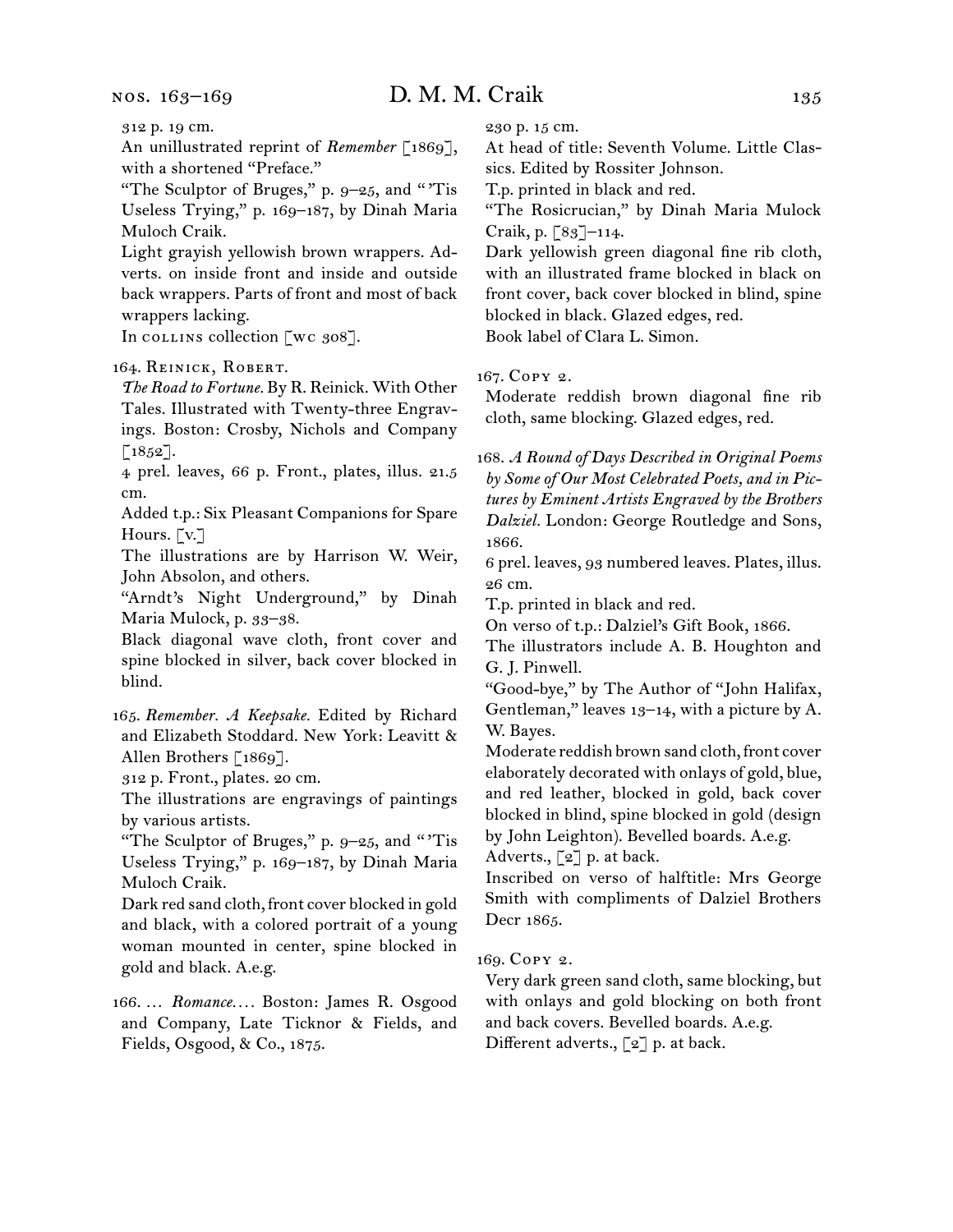170.  *Saint Pauls. A Monthly Magazine.* Edited by Anthony Trollope. Illustrated by J. E. Millais, R.A. Vols. 1–8, October 1867 – September 1871. London: Virtue and Co.

8 vols. Plates, folding facsim. (Vol. 3). 22.5 cm. T.p. varies: Vols. 4–8, no illustrator's name given; Vols. 6–8, 1870–71, title is *The Saint Pauls Magazine,* and no editor's name is given. Imprint varies, Vols. 4–8: London: Strahan & Co., 1869–71.

Illustrations also by Francis A. Fraser, Marcus Stone, and George H. Thomas.

Anthony Trollope served as editor, Vol. 1 – Vol. 6, No. 4, October 1867 – July 1870, and was succeeded by Alexander Strahan.

For contributions by Mrs. Craik, see *The Wellesley Index to Victorian Periodicals 1824 –* 1900, Vol. III ([Toronto]: University of Toronto Press [1979]), p. [358]–385.

Red, blue, and white nonpareil marbled boards. Brown calf spine and corners. Red leather label on spine.

In ANTHONY TROLLOPE collection [AT 440].

171.  … *Ten Complete Novels, By Famous Authors. . . .* New York: W. S. Trigg, 1889. [64] p. Illus. 28.5 cm.

Cover title. At head of title: The Leisure Hour Library. Jan. 26, 1889. Special Number. Vol. 3, No. 227.

The crude illustrations are unsigned.

"A Bride's Tragedy. A Novel," p. 14–19, and "The Double House," p. 54–59, by Miss Mulock.

Light greenish blue wrappers.

In collins collection  $[wc 321]$ .

172.  *Touches of Nature by Eminent Artists and Authors.* London: Alexander Strahan, 1867.

3 prel. leaves, 47 numbered leaves. 47 numbered plates. 31.5 cm.

T.p., dedication page, and plates printed within gold borders.

"The Coming of the Spring," leaf 2, illustrated by J. W. North, "The Parting," leaf 4, illustrated by J. E. Millais, "Arrested!," leaf 39, illustrated by J. E. Millais, and " 'Until Her Death,' " leaf 42, illustrated by F. Sandys, by The Author of "John Halifax, Gentleman."

Vivid purplish blue sand cloth, elaborately blocked in gold and black on front cover, in blind on back cover, spine blocked in gold and black. Bevelled boards. A.e.g.

Book label of William Henry Hatton.

173.  *The Victoria Regia: A Volume of Original Contributions in Poetry and Prose.* Edited by Adelaide A. Procter. London: Emily Faithfull and Co., Victoria Press, (for the Employment of Women,) 1861.

x, 349, [1] p. 25 cm.

"Far-off Sunshine," by the Author of "John Halifax, Gentleman," p. 171.

Moderate reddish brown horizontal cord cloth, covers and spine elaborately blocked in gold and blind, with a crown in the center of both covers (design by John Leighton). Bevelled boards. A.e.g.

Other, variant copies are in THACKERAY and anthony trollope collections [wmt 334; AT  $446 - 448$  and  $451 - 454$ ].

174.  *A Welcome: Original Contributions in Poetry and Prose.* London:Emily Faithfull, Printer and Publisher in Ordinary to Her Majesty, 1863.

vi p., 1 leaf, 291,  $\lceil 1 \rceil$  p. 20.5 cm.

"Outward Bound," By the Author of "John Halifax, Gentleman," p. [67]–68.

Very dark yellowish green pebble cloth, covers and spine blocked in gold. Bevelled boards. A.e.g.

Inscribed on free front endpaper: Harriet Martineau With Emily Faithfulls kind regards. Miss Martineau was one of the contributors to the volume.

175.  Copy 2.

Light yellowish brown smooth leather, same blocking in gold. A.e.g.

Bookplate of Somerhill Library.

Both copies in ANTHONY TROLLOPE collection  $[AT 455-456].$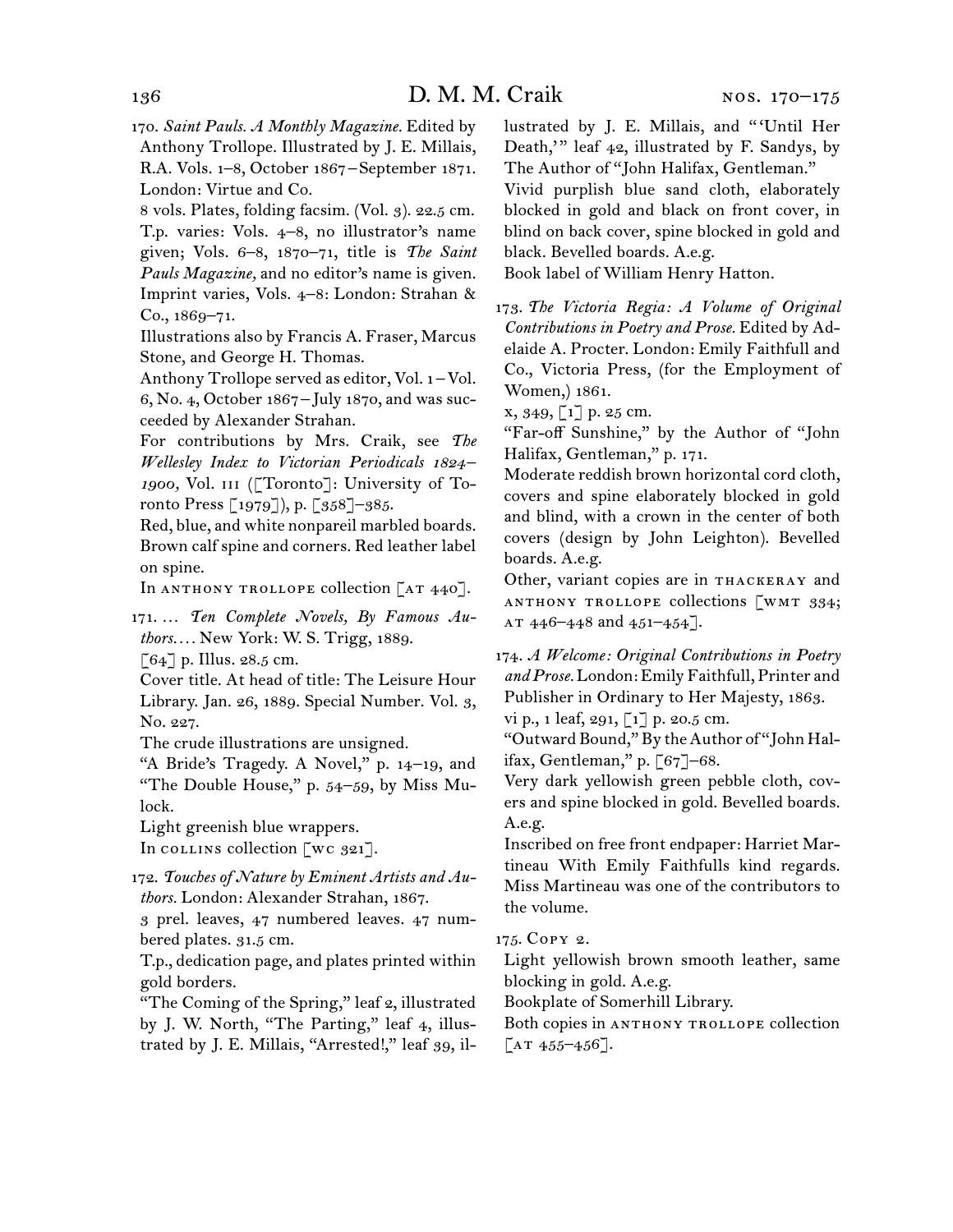# D. M. M. Craik 137

176.  Witt, Henriette Elizabeth Guizot, DAME DE.

*A Christian Woman: Being the Life of Madame Jules Mallet Née Oberkampf. . . .* Translated by Mrs. H. N. Goodhart. With a Preface by the Author of "John Halifax, Gentleman." London: Hurst and Blackett, 1882.

ix, 196 p. 17.5 cm.

"Preface," p. [v]–ix.

Black buckram, with a single rule border blocked in gold on front cover, in blind on back cover. Bevelled boards.

Adverts., 2 p. at back.

177.  Witt, Henriette Elizabeth Guizot, Dame de.

*A French Country Family. . . .* Translated by the Author of 'John Halifax, Gentleman.' London: Alexander Strahan, 1867.

viii p., 1 leaf, 306 p. Front., plates. 17.5 cm.

The six illustrations are engraved by Dalziel; four are signed by the monogram BR (Briton Rivière), two are unsigned.

Vivid purplish blue sand cloth, covers blocked in blind and gold, spine blocked in gold. Bevelled boards. A.e.g.

178.  ———*. . . .* Translated by Dinah Mulock Craik*. . . .* New York: Harper & Brothers, 1868. 216 p. Plates. 19 cm.

The six illustrations (five of which differ from those above, the sixth the same reversed) are engraved by J. Cooper; three are signed as above, three are unsigned.

Moderate reddish brown diagonal fine rib cloth, with publisher's monogram blocked in blind on both covers, spine blocked in gold. Bevelled boards.

179.  Witt, Henriette Elizabeth Guizot, DAME DE.

*Motherless; or, A Parisian Family.* From the French of Madame Guizot de Witt. By the Author of "John Halifax, Gentleman," for Girls in their Teens. With Illustrations. New York: Harper & Brothers, 1871.

253 p. Front., plates. 19 cm.

The four illustrations are by John Jellicoe.

Very dark green diagonal dot and line cloth, with publisher's device blocked in blind on both covers, spine blocked in gold. Bevelled boards.

Adverts., 2 p. at back.

180.  *Women's Thoughts for Women.* Chosen and Arranged By Rose Porter. New York: Anson D. F. Randolph and Co. [c1891].

126 p. 13 cm.

Lacks p. 33–34.

"July. Selections from the Writings of Dinah Maria Mulock," p. 63-71.

Greenish gray diagonal fine rib cloth, with flowers blocked in black on front cover and a flower blocked in gold on spine.

Mary Mapes Dodge's copy, with a few marginal notations in her hand.

In ELIOT collection  $\lceil$  GE 157].

#### craikiana

181.  Linley, George.

*Muriel, Ballad*, from "John Halifax, Gentleman," Written, Composed and Inscribed to The Author of the above popular Novel, by George Linley*. . . .* London: Cramer & Co. (Limited) [n.d.].

1 leaf, 5, [1] p. 36.5 cm.

Cover title.

Adverts., verso of p. 5.

No wrappers; stitched.

## from mrs. craik's library

182.  [Dodgson, Charles Lutwidge.]

*Alice's Adventures in Wonderland.* By Lewis Carroll [pseud.]. With Forty-two Illustrations by John Tenniel. London: Macmillan and Co., 1865.

[9], 192 p. Front., illus. 19.5 cm.

Dark red smooth cloth, with a triple rule border and a circular cut of Alice holding the pig on front cover, a triple rule border and a circu